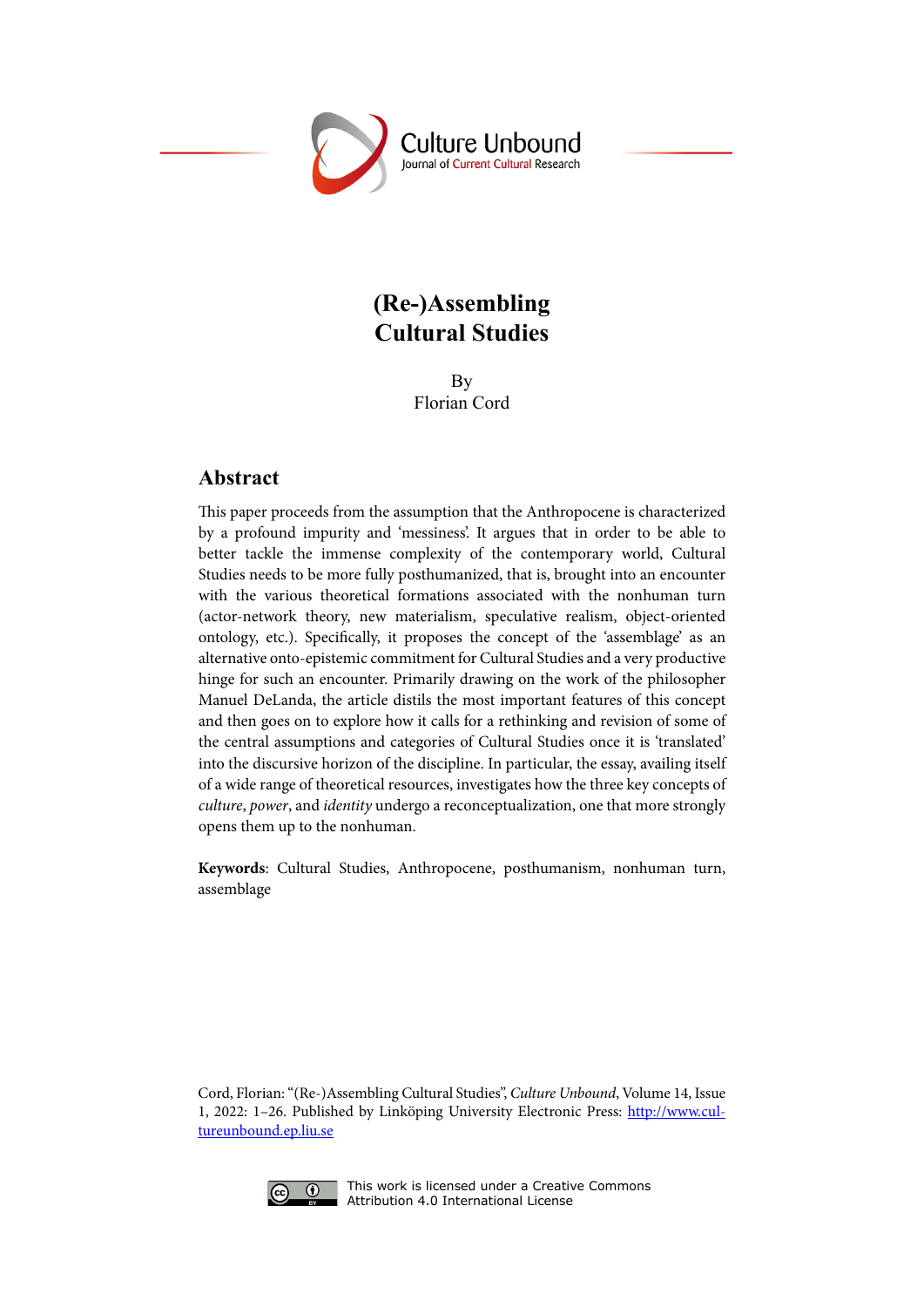# **Cultural Studies and Messiness**

As Lawrence Grossberg has pointed out, Cultural Studies' commitment to radical contextuality also means that the discipline itself has to be willing to remake itself in the face of a different conjuncture. Cultural Studies, Grossberg writes, "takes its shape in response to its context – […] cultural studies is a response in part to 'experienced' changes, to changing political challenges and demands, as well as to emerging theoretical resources and debates" (2010: 48). Instead of always asking the same questions and working with a set of quasi-universal theories and methods, then, Cultural Studies reconstitutes itself in response to the 'problem-space' of a given historical conjuncture. I am arguing here that the Anthropocene is such a new problem-space, characterized precisely by fundamental changes, new challenges and demands, as well as novel theoretical approaches, and that consequently, Cultural Studies should be open to "transformation through encounter" (Tsing 2015: 28) with the elements of the contemporary conjuncture.

Beyond its origins in stratigraphy, as a proposed term to denote a new geological epoch in Earth history, the 'Anthropocene' is today widely used to refer to the more general fact that "[t]he human imprint on the global environment has now become so large and active that it rivals some of the great forces of Nature in its impact on the functioning of the Earth system" (Steffen et al. 2011: 842).<sup>1</sup> The term thus denotes a radical caesura, a human-induced break with the stable ecological conditions of the Holocene, with the Earth now operating in a "no-analogue state" (Moore et al. 2001), manifest in a plethora of phenomena such as global climate change, rapid biodiversity loss, the disruption of fundamental material cycles, acidifying oceans, or the accumulation of toxic and non-biodegradable substances in the air, the soil, and the waters. As such, the ramifications of the Anthropocene extend far beyond geology and Earth system science and, indeed, the natural sciences generally. Thus, for instance, Erle C. Ellis has argued that "[t]he significance of the Anthropocene resides in its role as a new lens through which age-old narratives and philosophical questions are being revisited and rewritten" (2018: 4). "What's at stake", he writes, "is a new account of our place in nature, our relationship with the rest of the planet", one that has "the potential to radically revise the way we think of what it means to be human" (144, 4). Similarly, for Christophe Bonneuil and Jean-Baptiste Fressoz, the Anthropocene is not only a new epoch or, better, a (boundary) event, but amounts to "a new human condition" (2017: 24). For the two historians as for numerous other commentators, this condition is above all characterized by the overcoming of the 'Great Divide' (Latour 1993b) between Nature and Society, and hence the shattering of all the disjunctions connected with it – between human time and Earth time, between human agency and nonhuman agency, etc. As an extension of its more narrow meaning, the term Anthropocene thus also functions as a kind of cipher, signaling the complex entanglement of the human and the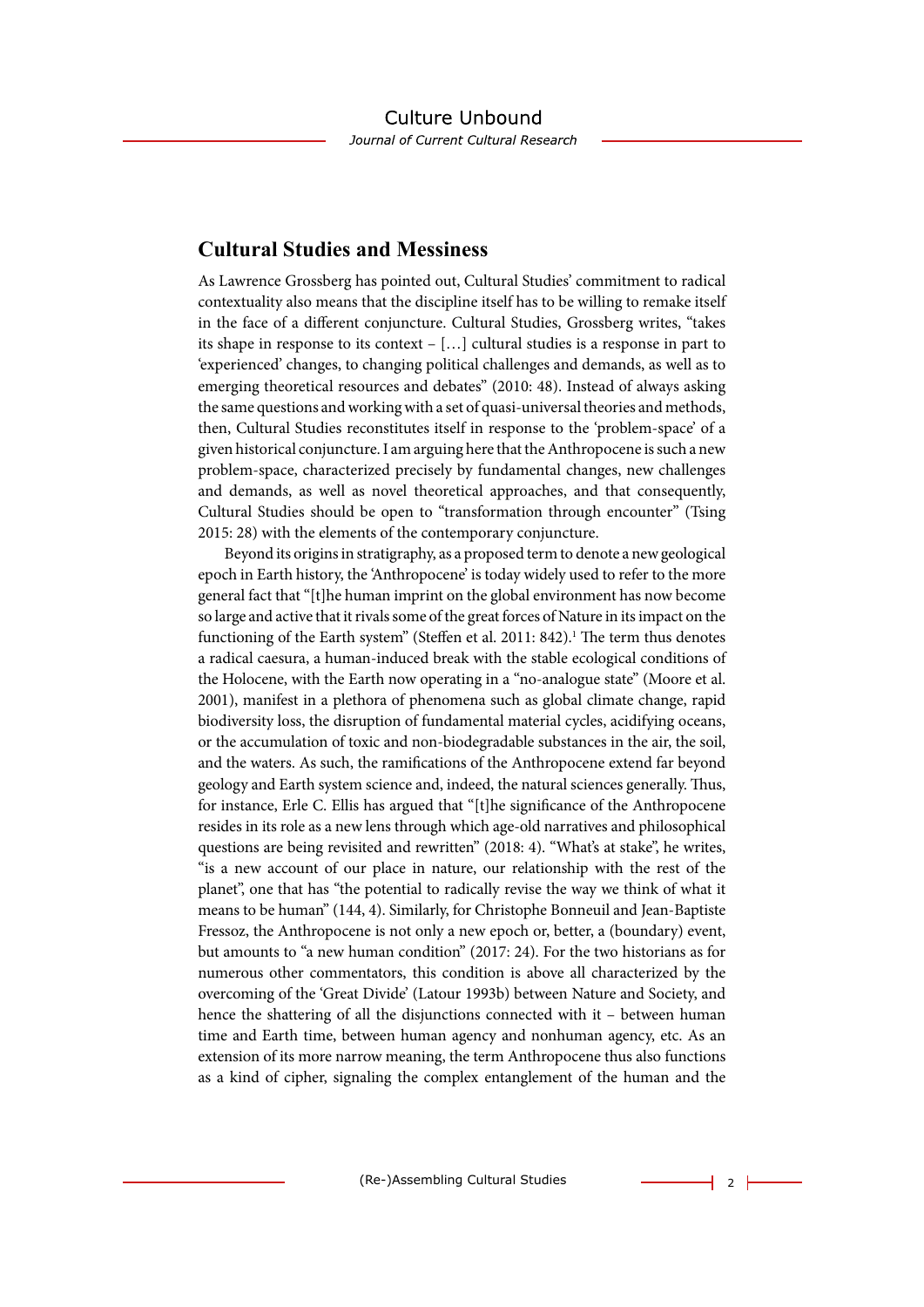(living and non-living – a distinction that is also increasingly blurry) nonhuman.2 On the one hand, this state of affairs is indeed something new, insofar as the intermeshing of social and natural orders has today reached an unprecedented degree and, in the global ecological crisis, is now plain for all to see (even though some continue denying it). Yet, on the other hand, insofar as "sympoiesis is the name of the game" (Haraway 2016: 33) and, instead of 'interactions' between ontologically independent entities, we are actually always faced with 'intra-actions' (Barad 2007) in or through which phenomena are materialized in the first place, 'we' have in fact at all times existed as part of a "socio-bio-geosphere" (Bonneuil & Fressoz 2017: 35).

Now that, like progress or the sovereign human subject, so many of the cherished grand narratives and categories of so-called Western thought have been exploded, we find ourselves in a world that is (or that we now recognize as) deeply *'messy'* (Law 2004), characterized in all kinds of regards by a fundamental *impurity* (Shotwell 2016).<sup>3</sup> One of the main challenges for both theory and politics in the Anthropocene is thus being able to deal with *complexity*. As Donna Haraway writes: "In layers of history, layers of biology, layers of naturecultures, complexity is the name of our game." (2003: 2) What is required are modes of theorizing and forms of political action that are capable of taking the world's messiness into account, of tackling it and working with and through it instead of downplaying or repressing complexity. Importantly, this includes a need for the combination of different theoretical approaches, both from the so-called social sciences and humanities as well as from the so-called natural sciences – not so much in terms of 'interdisciplinarity' than of a hybridizing of science itself, in which diverse theories and methods are not only made to work side by side, but are effectively synthesized, so that they cross-fertilize and their synergies as well as frictions can be made productive. We need to 'think laterally', establishing not just dialogues, but connections and fusions between different fields across disciplinary boundaries, and thus forging new perspectives. As I have argued elsewhere (Cord 2022b), Cultural Studies is eminently suited to functioning as a theoretical platform for the development of such an approach. For one thing, this is because Cultural Studies has a long history of and is thus rather used to working with concepts and ideas derived from heterogeneous and sometimes conflicting theoretical sources – albeit not yet in a manner as radical as what is arguably required today. For another, Cultural Studies can be said to have always already proceeded from a sense of the 'messiness' of reality (though not regarding ontology) (Cord 2018). That is to say, unlike many other disciplines or projects dedicated to the analysis of culture and society, Cultural Studies has more or less consistently refused the lure of grand narratives and all-encompassing systems and abstractions and instead held to a view of the world according to which, to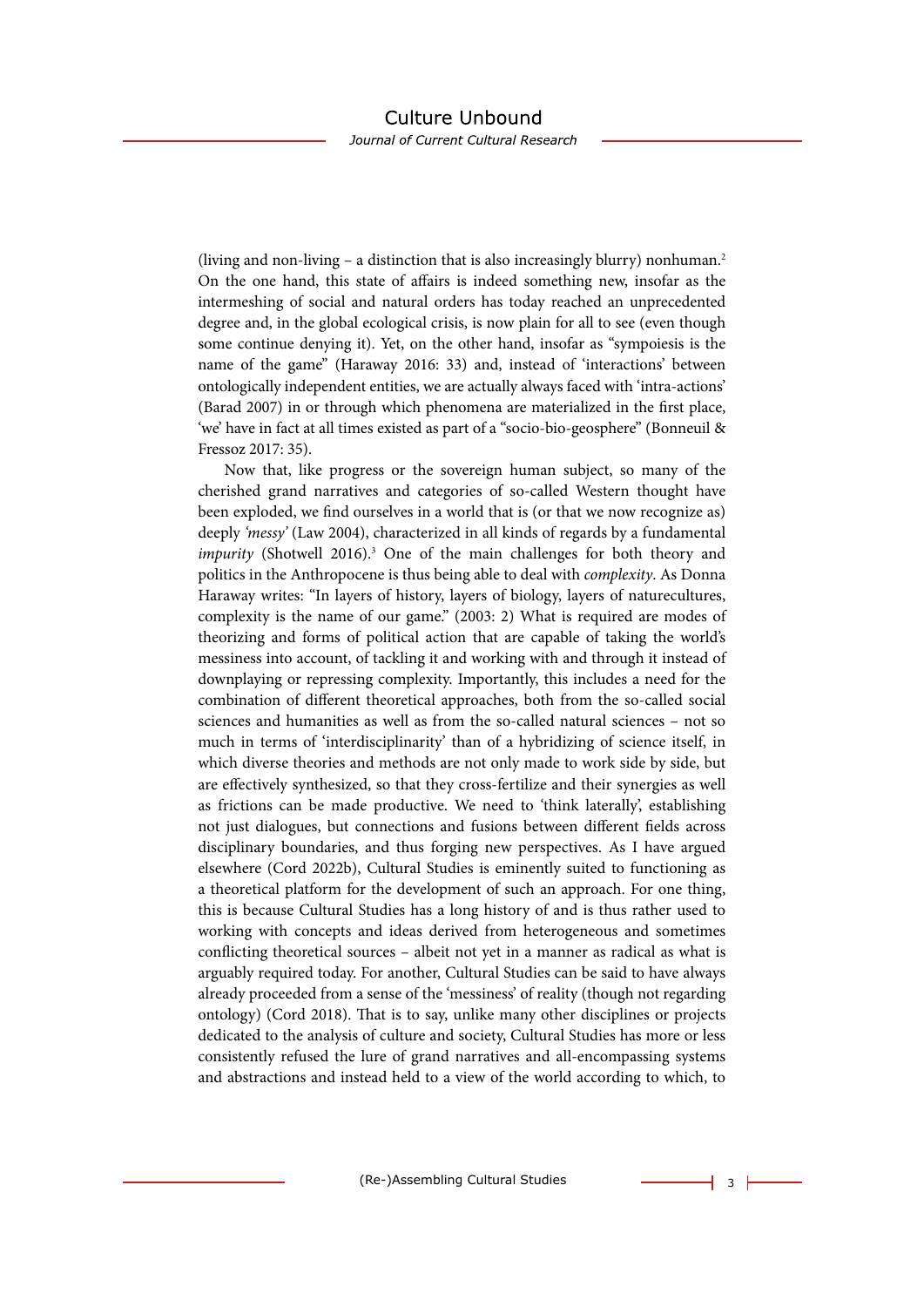borrow a phrase from Virginia Woolf, "nothing [is] simply one thing" (1994: 138), nothing is ever simple. For Cultural Studies, in other words, dedicated as it is to focusing on the concrete, to contextualism, and to differentiation, complexity has in fact always been a guiding (epistemological) principle.

Yet, in order to be able to grapple with the kinds and degrees of complexity characteristic of the Anthropocene, Cultural Studies, as I have previously argued (Cord 2022b), needs to be posthumanized, that is, brought into (dialogue with) the nonhuman turn. Even though some aspects of this turn may in certain regards provoke our critical sensibilities as Cultural Studies scholars, I have made the case that this is not necessarily a bad thing, and that it would be vastly more productive to refrain from knee-jerk dismissals and instead open-mindedly engage with the novel theoretical approaches associated with the nonhuman turn as, to borrow the subtitle of Gary Hall's and Claire Birchall's (2006) influential collection, a new 'adventure in theory'. Just as *New Cultural Studies*, published in 2006, both proclaimed and called for a renewal of Cultural Studies on the basis of a number of developments in theory as well as the world, I feel compelled to make a similar move today. Thus, instead of deconstruction, Post-Marxism, ethics, and German media theory, the 'new adventures in theory' of the 2006 book, we may today want to engage more closely with, for instance, affect theory, animal and plant studies, new materialism, actor-network theory, and speculative realism; where, in 2006, the 'new theorists' were held to be Gilles Deleuze, Giorgio Agamben, Alain Badiou, and Slavoj Žižek, we may now wish to include the likes of Bruno Latour, Donna Haraway, N. Katherine Hayles, Rosi Braidotti, Sianne Ngai, Lauren Berlant, Paul B. Preciado, Karen Barad, Jane Bennett, Ian Bogost, Levi Bryant, Benjamin Bratton, and Jussi Parikka (thus also taking account of [more] women); the 'new transformations', instead of anti-capitalism, the transnational, and new media, could today comprise things like platform capitalism, surveillance culture, bio-, necro- and thanato-politics, technoscience, the 'new right', and climate change; and finally, whereas 2006's 'new adventures in cultural studies' were deemed to be the Posthumanities, the extreme, the secret, and, somewhat oddly, Rem Koolhaas' Project on the City, in 2022, we may, for example, want to mention the nonhuman, neoliberal or entrepreneurial subjectivities, conviviality, failure, the queer (in its widest sense), intersectionality, or multiple modernities.<sup>4</sup>

A 'New Cultural Studies<sup>'5</sup> for the present must have analytical and methodological means at its disposal to deal with the fundamental 'messiness' of the present. Indeed, in view of this messiness and of the rapid and wide-ranging changes that have and still are taking place, whether it is with regards to technology, the economy, politics, society, culture, or identities, we may well feel inclined, somewhat analogous to what Stuart Hall and Martin Jacques (1989) did over 30 years ago, to proclaim the arrival of 'new times' today. In this moment, how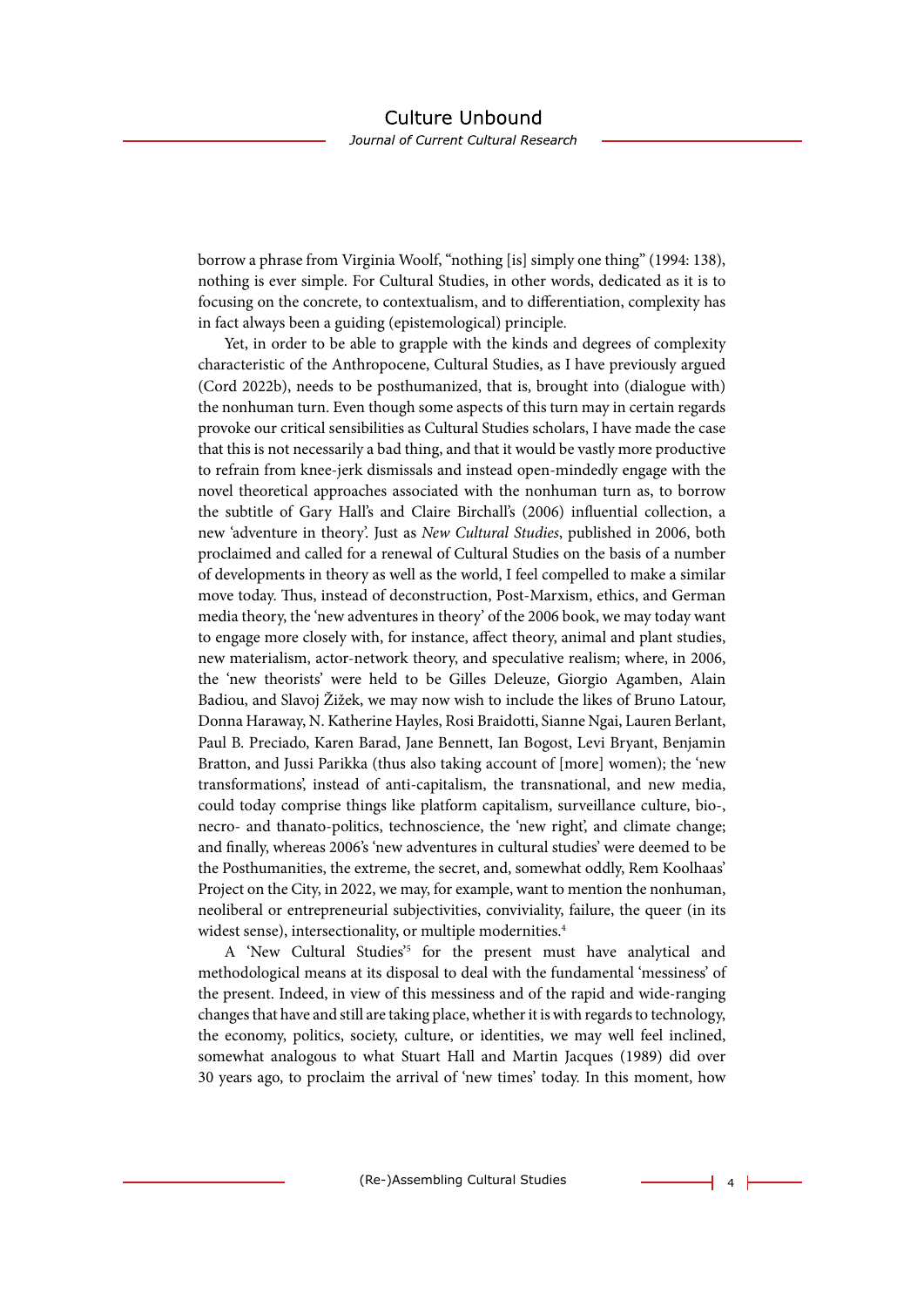Journal of Current Cultural Research

to be able to tackle complexity is arguably one of the most pressing theoretical challenges – for only by addressing it will we be capable to find adequate responses to it. Dealing with, not denying, complexity is today a political task. That this is so further becomes evident when we consider another characteristic aspect of the present conjuncture: the spread of conspiracy theories. As a discursive phenomenon, and as important elements in the contested arena of the politics of signification, and thus in the larger struggle for hegemony, conspiracy theories need to be taken seriously, both, theoretically and politically. The same applies to other contemporary phenomena such as 'post-truth politics' or 'fake news', which in some respects seem closely related to conspiracy theories. While, contrary to declarations from within the consensus of the liberal mainstream, conspiracy theories are rather complex phenomena, and while Cultural Studies would do well to retain a post-Foucauldian basic skepticism regarding any such categories which entail a more or less immediate disqualification of certain (types of) statements and to always clearly see them for what they are, namely interventions in a given 'order of the visible and the sayable' (Rancière 1999), despite this, it nevertheless seems safe to say that, as "a vast simplification of social reality" (Butter 2020: 34), one of the central aspects – indeed, I would argue, *functions* – of conspiracy theories is that they *reduce complexity*.

Against this, Cultural Studies must continue to hold on to the messiness of the world. This has always been one of its great strengths. Yet, in order to do so in the Anthropocene, to simply go on using our established theoretical and methodological tools will not do. For even though, in a way, complexity has always been a key principle for Cultural Studies, the Anthropocene marks a 'turn of the screw' of a whole new order. For one thing, what we have been witnessing for at least the last 30 to 40 years is a previously unheard-of emergence and proliferation of all kinds of border-crossings, entanglements, and hybridities – whole new forms and degrees of (ontological) complexity. And for another, many now agree that, in line with what Bruno Latour (1993b) already argued 30 years ago, the world has in fact *always* been far messier than we thought or were willing to think. To be able to adequately address these realities, many of the received concepts and assumptions of Cultural Studies need to be rethought and revised, some discarded, and new ones added. As I have argued, it is through an encounter with the nonhuman turn that this can happen. In particular, I would here like to propose the concept of the 'assemblage' as a productive tool that can serve as a starting or focal point for such an encounter. I want to argue that the notion of the assemblage can be extremely helpful for the necessary task of rethinking some of the central categories of Cultural Studies and can effectively function as something like a hinge – also in the Derridean sense – between it and the various novel theoretical formations.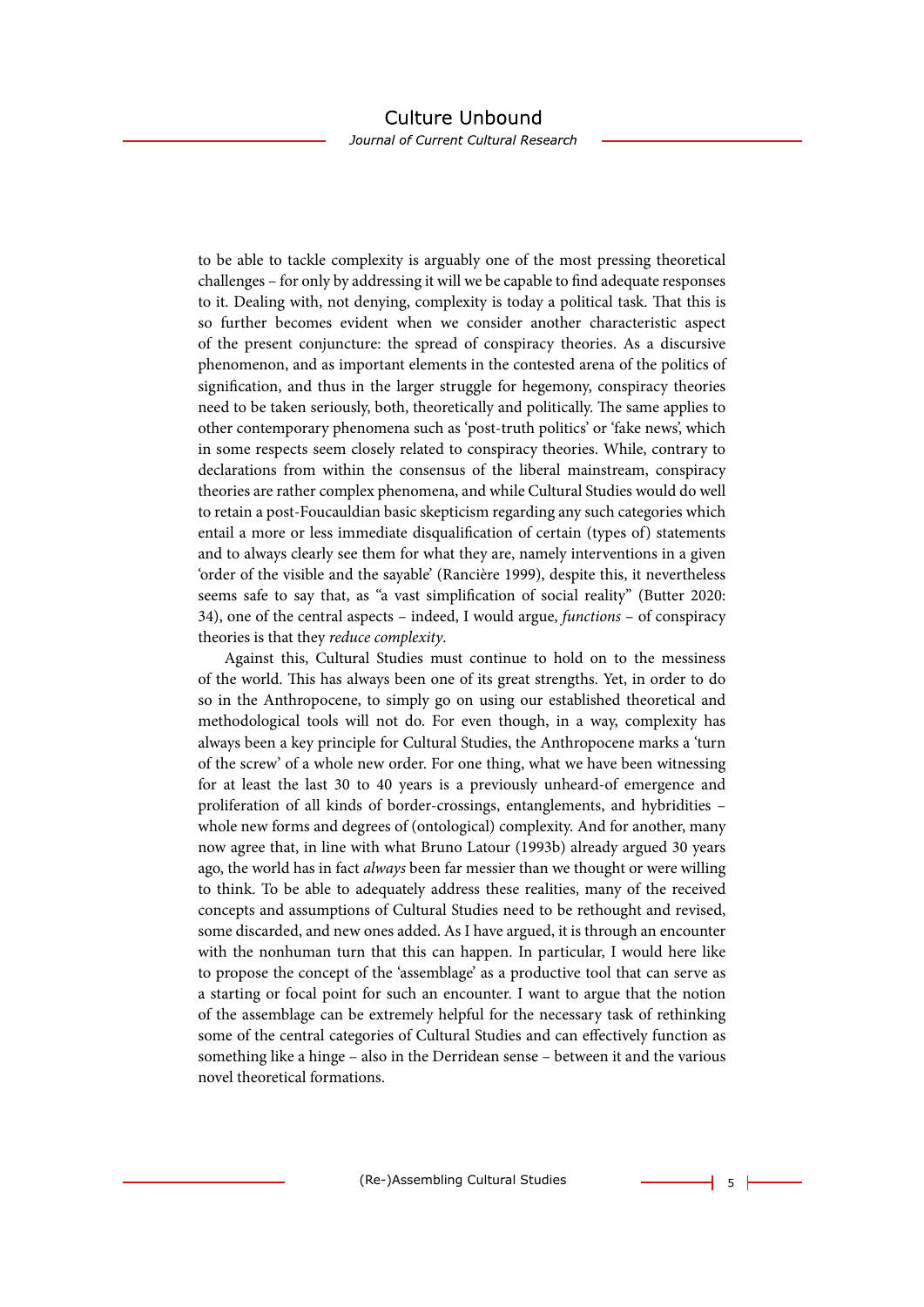# **Complexified Being: Rethinking the 'Magical Triangle' of Cultural Studies**

Razvan Aminoresi and Jon Bialecki are certainly right when they argue that "theorists tend not to recognize many of the ontological commitments that underpin and direct their inquiries" (2017: 11). The concept of the assemblage counteracts this tendency. Originally derived from the work of Gilles Deleuze and Félix Guattari, this notion has in recent years been appropriated in a large number of different fields, disciplines, and contexts, and informed much innovative and important work. Since Deleuze and Guattari never formulated a clear-cut definition, let alone a fully-fledged theory of the assemblage, the concept is frequently interpreted differently, used in different ways and for different purposes. Yet, what virtually all applications have in common is that they employ the notion as a decidedly *ontological* category, meant to challenge accepted views of reality by significantly complicating, indeed, *complexifying* being. The philosopher Manuel DeLanda is arguably the thinker who has most systematically and comprehensively pursued the project of developing a consistent 'assemblage theory'.6 DeLanda's is an ontology that is rigorously materialist and realist, a "multi-level ontology" (2016: 7), designed to capture a "multiscaled social reality" and thus "the irreducible social complexity characterizing the contemporary world" (2006: 38, 6). The notion of the assemblage is thus explicitly a theoretical response to the messiness of the present, a properly posthumanist concept opening thought up to the nonhuman.

What, then, is an assemblage? For our purposes, its most important features, mainly distilled from DeLanda's work, are:

1) *Heterogeneity*: Assemblages are wholes constructed from (sometimes more, sometimes less) heterogeneous components. They typically cut across the nature-culture divide, involving material as well as immaterial or discursive, organic as well as inorganic, elements of various kinds and scales ('techno-geo-nature-cultures' and more). As such, assemblages are decidedly *not* organic totalities.

2) *Emergence*: Every assemblage is an emergent whole, the result of the relations and interactions of its component parts. These relations are 'relations of exteriority'. Thus, as a synthesis, the assemblage is not reducible to its parts. And the components, for their part, may always be separated from a given assemblage and plugged into another one, where their interactions will be different.

3) *Contingency*: Assemblages are always products of historical processes (with history being irreducible to human history). They are historically unique, transient, singular entities. Ontologically speaking, each one is an 'individual' (a term here not reserved for human beings or organisms); all are immanent, they populate the same ontological plane – a 'flat ontology'.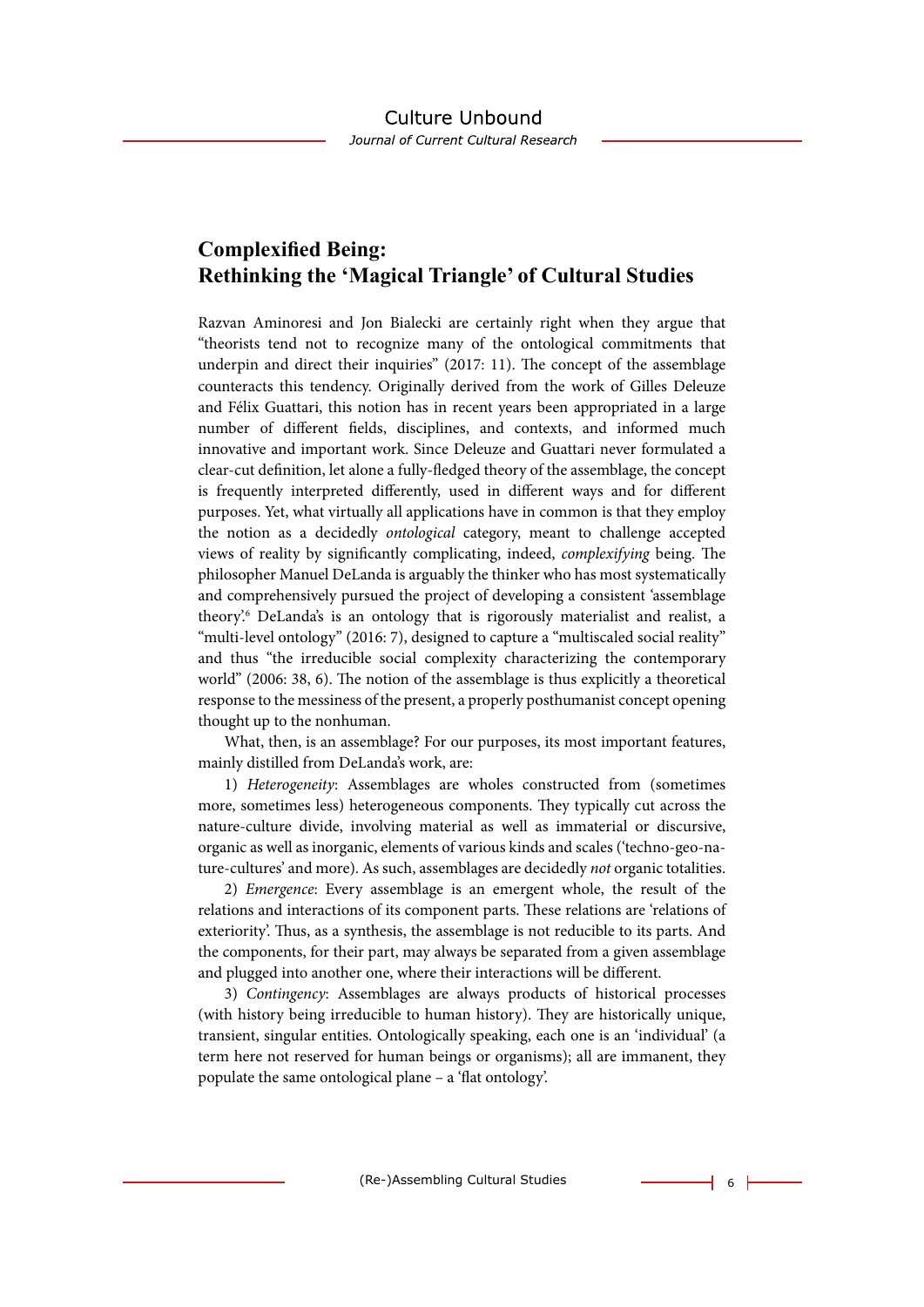#### Culture Unbound Journal of Current Cultural Research

What this means is a farewell to essentialism as well as a serious challenge to abstract totalizations. As Thomas Nail notes, assemblage theory does not ask "What is ...?' but rather, how? where? when? from what viewpoint? and so on" (2017: 24). In the place of sweeping pronouncements on the 'nature' of 'the Market' or 'the State', this theory prompts us to adopt a quasi-*empirical* approach, and to pay attention to the emergence and shape of *concrete historical assemblages*. In fact, as an ontological 'bottom-up' approach (DeLanda 2006: 32) which assumes the existence of a multiplicity of social entities operating at various levels of scale, assemblage theory is explicitly conceived to help solve the micro-macro problem of the social sciences, a problem that has also marked the development of Cultural Studies, for instance in the debates surrounding the opposition of structure (structuralism) vs. individual (culturalism) (Hall 1986), or the question in how far the focus on popular culture and everyday practices, especially in the fields of subcultural and media (appropriation) studies, has for the most part entailed a rather unfortunate neglect of the social macro-level or a problematic erasure of the dividing line between micro and macro (Marchart 2008, esp. 243-50). DeLanda's ontology is finely grained, assuming many intermediate levels between 'the person' and 'society' as well as complex interactions, in which all social entities emerge from the assembly of smaller ones, while simultaneously reacting back on their component parts. What this amounts to is "a view of reality in which assemblages are everywhere, multiplying in every direction, some more viscous and changing at slower speeds, some more fluid and impermanent, coming into being almost as fast as they disappear" (DeLanda 2016: 7). Thus, "at all times we are dealing with assemblages of assemblages" (3). In this model, 'micro' and 'macro' remain valid categories of analysis but must be used in a relative rather than an absolute (individual vs. society) sense (20).

As might be expected, DeLanda's ontology leads him to reject social constructivism, which he considers to be a form of "conservative idealism" (25), and to be highly skeptical of the possibility of radical social change. He writes: "A new left may yet emerge from these ashes but only if it recovers its footing on a mind-independent reality and if it focuses its efforts at the right social scale, that is, if it leaves behind the dream of a Revolution that changes the entire system." (48) Unsurprisingly, similar to the case of Bruno Latour, such pronouncements have earned DeLanda harsh critique from the left. And Cultural Studies too may well recoil, feeling the need to hold on to both, social constructivism with its powers of denaturalization, and a sense of the social totality as an assumed prerequisite of the struggle for a fundamental transformation of society. Yet, if we ignore the polemics on both sides, and with some pragmatically oriented theoretical modifications, it seems to me that there is no reason why both should not be brought together, each enriching the other. Of course, the theoretical waters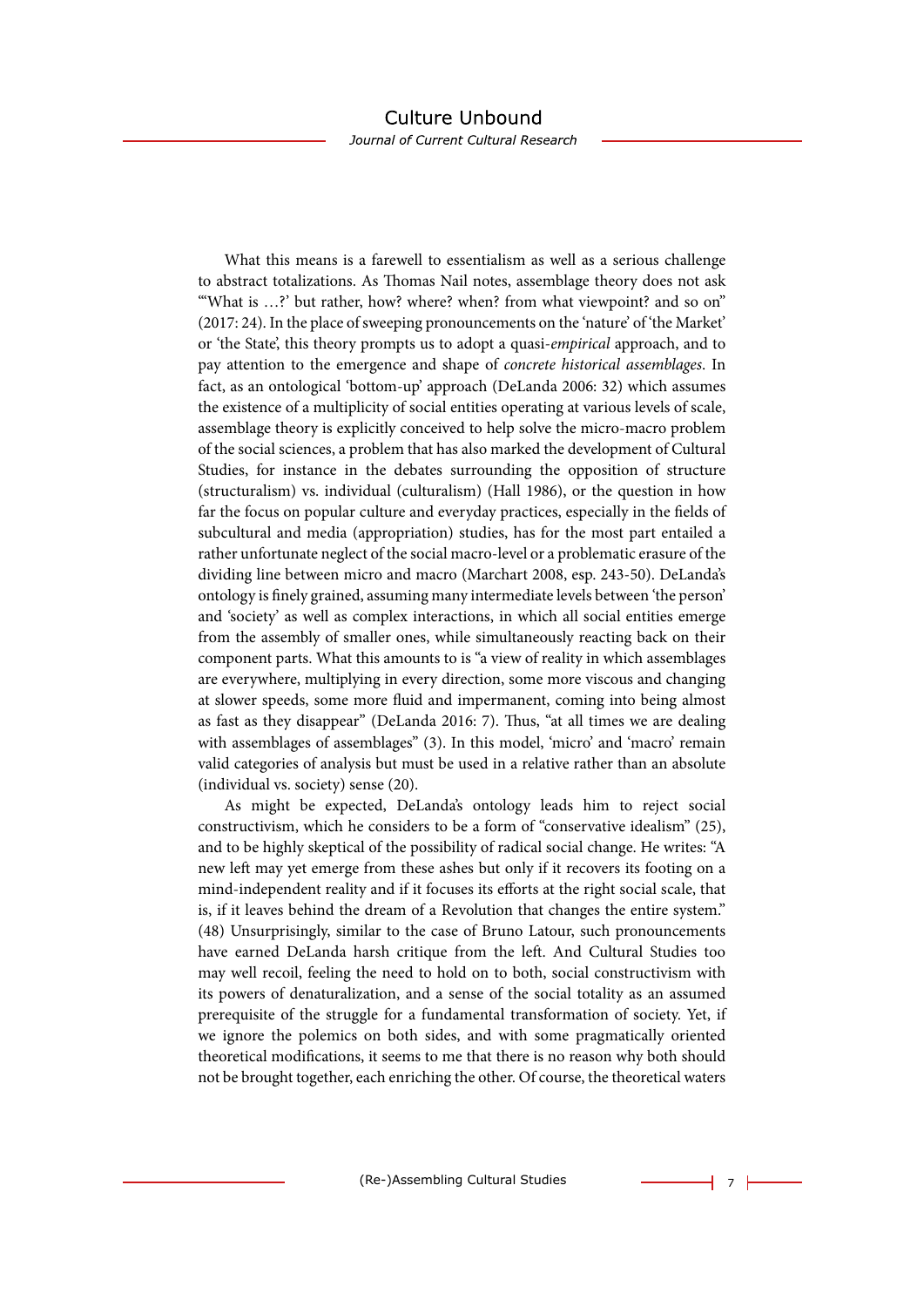Journal of Current Cultural Research

here are quite deep and require much more attention than is possible in a text of a rather programmatic nature like the present one. This will have to be pursued in more detail elsewhere. For now, let me just point out that, as Levi Bryant (2014) has argued, unless we subscribe to what has never really been anything but a caricature of social constructivism (according to which nothing exists but language), it is perfectly possible to combine linguistic and cultural turn-based approaches with the more recent ones focused on matter, materiality, affect, etc. (as attested to, to give just one prominent example, by the work of Michel Foucault). This involves a reorientation of focus as well as methodology (Coole & Frost 2010: 26-28): For one thing, it means complementing the analysis of discourses, representations, ideologies, and identities with a greater attention to, for instance, socioeconomic conditions, economic structures, the materiality of space, or the operation of power at the level of the state as well as of the quotidian, particularly the embodied, corporeal dimension of ordinary experience. For another, it means a realignment of constructivist epistemologies with a view to an acknowledgment of the irreducibility of the material realm. Following actor-network theory or thinkers such as Haraway and Barad, rather than rejecting the notion of the materially real in favor of the culturally constructed, society should be recognized as always being simultaneously both, discursive and material forms being inextricable yet irreducible.

Similarly, the dramatic declarations of DeLanda and particularly Latour notwithstanding, it is actually difficult to see why attention to the various types of 'actants' and assemblages and to their complicated pathways, interconnections, and networks should be incompatible with either a notion of totality or with changes of a radical kind. In fact, when DeLanda, Latour, and others announce that "[l]like God, capitalism does not exist" (Latour 1993a: 173), they frequently seem to ascribe a thinking to the left, or to the 'sociologies of the social', that must largely be characterized as another strawman. Certainly, there are few analysts of capitalism today who would (still) conceive of it in terms of one homogeneous, closed, fully coherent and consistent, organic, seam- and fissure-less system, let alone one run by "some *homonculus* CEO in command" (Latour 2005: 167). I believe that the work of theorists such as DeLanda and Latour can instill a healthy skepticism towards reified abstractions into social science research – a skepticism which, as I have argued, already has a certain tradition within Cultural Studies. However, to go from such skepticism to the relinquishment of all notion of totality would be to throw the baby out with the bathwater. Instead, bringing into dialogue the new realist and materialist approaches on the one hand and constructivist and 'old' materialist ones on the other, I suggest that a *'de-totalized' sense of totality* (Coole & Frost 2010: 29) and thus a *combination of empiricist with totalizing research* represents the most promising path of analysis today. In fact, certain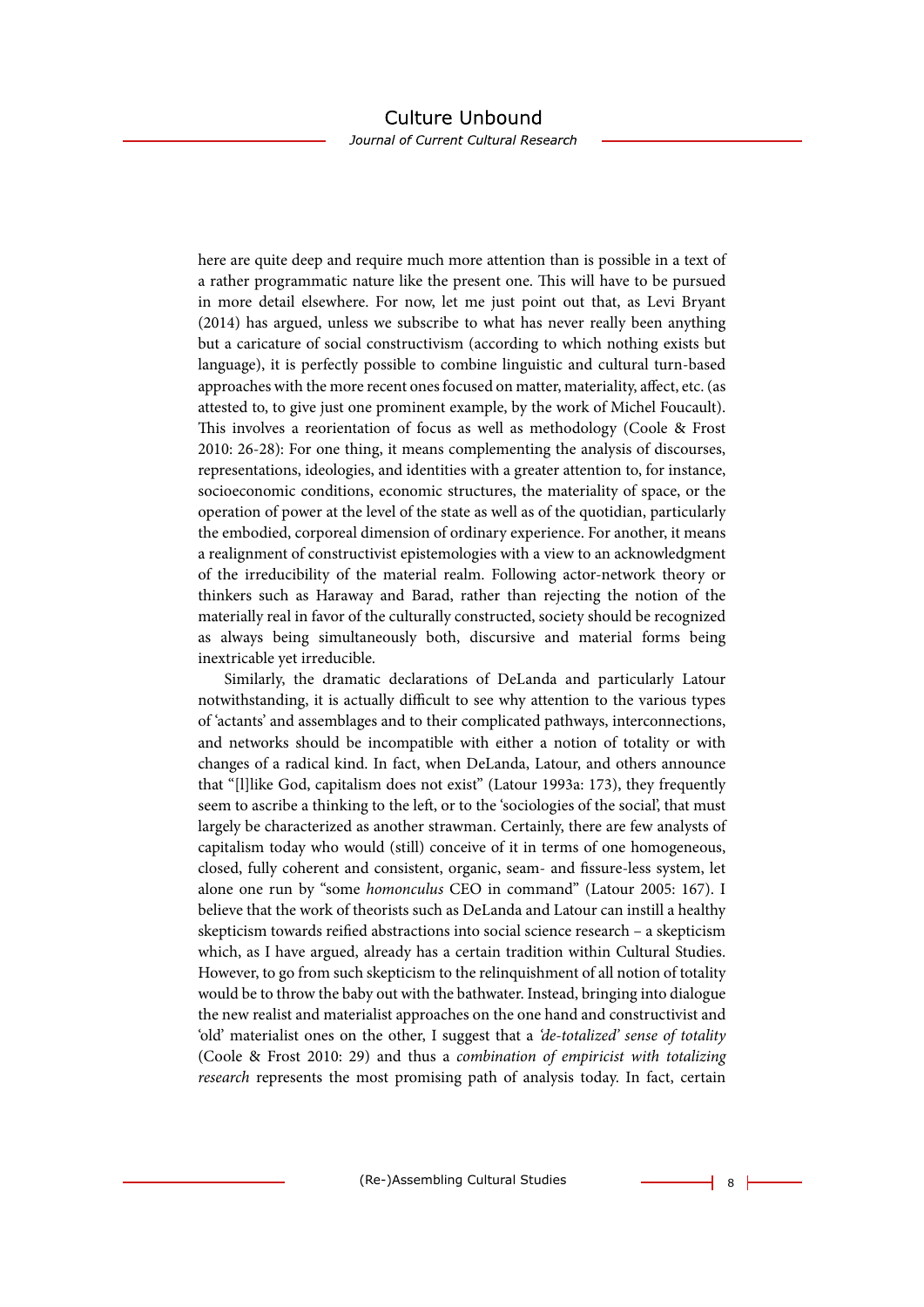Journal of Current Cultural Research

parts of more recent materialist thought seem to point in just such a direction, for instance when they, for their part, refocus on the micro-macro relation and reconceptualize the capitalist 'system' as itself a kind of assemblage, that is, in terms of "a multitude of interconnected phenomena and processes", of "intricate interlocking systems whose interactions and dynamic processes are variable and, for the most part, unpredictable", and in which "more or less enduring structures and assemblages" are hence taken to "sediment and congeal" (Coole & Frost 2010: 29). Such a notion of a complex, 'center-less' totality is understood as involving, among other things, the close study of material practices, understood as "regular forms of behavior that are norm-governed, and that involve one's relation to one's body and to other bodies, as well as to objects of experience" (Edwards 2010: 287). Here, as perverse as it may sound to some, a rapprochement between actor-network theory and Marxism becomes possible7 – the totality conceived in terms of complex, dynamic relations and various interlinked levels, layers, practices, and elements, including all sorts of 'actants', and explicitly regarded in terms of a problem of representation or figuration (or 'assembling'). This, in fact, seems to be similar to what Alberto Toscano and Jeff Kinkle, in their engagement with Latour as part of their recent defense of social theory's attempts to 'see it whole', have in mind as well when they explain that "the theoretical desire for totality is not incompatible with a painstaking attention to traces, objects and devices" and that hence, "great dialectical writing would constitute precisely the kind of panorama that would […] present both the totality and its constituent devices, as well as the attendant gaps and dislocations" (2015: 48, 55). "Don't focus on capitalism", Latour tells us, "follow the connections, 'follow the actors themselves'" (2005: 179). However, rather than thus understanding these two approaches as irreconcilable alternatives, I would propose that the latter can actually be *a form or part* of the former. That is to say: It is precisely by means of exact descriptions of the countless concrete assemblages existing at various social levels that we can come to a better understanding of the totality that is capitalism – including, nota bene, the sites and forms of struggle needed to transform it. For, against DeLanda, Graham Harman, and others, there is no reason why an ontology of assemblages should preclude radical change. (After all, history is full of it.) What needs to be discarded is not the idea of revolution per se, but rather a certain conception (or caricature) of it. Great, systemic change *is* possible – but it should be reconceived in terms of numerous interlocking 'local' changes, at different social scales, in the course of which scores of diverse assemblages become reconfigured. What I suggest, in other words, is that assemblage theory be placed in the service of 'cognitive mapping' (Jameson 1991, esp. 51-54).

So, let's heed Donna Haraway's call for new and unexpected connections, heed it also methodologically, and let us be more Deleuzo-Guattarian: not either/or, but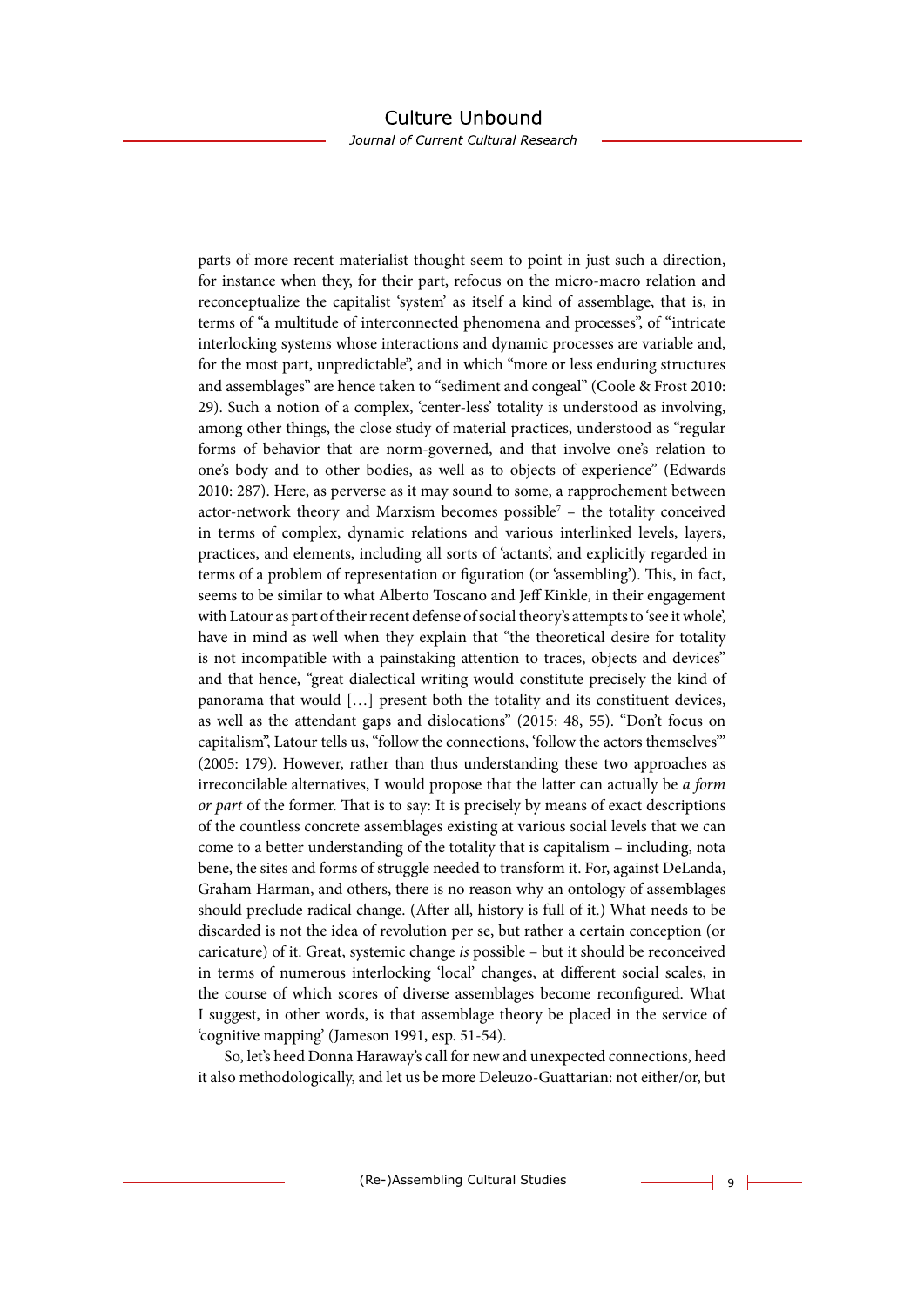#### Culture Unbound Journal of Current Cultural Research

"and … and … and …" (Deleuze & Guattari 1987: 25). In the Anthropocene, more than ever does Cultural Studies itself need to be a kind of *theoretical assemblage*, synthesizing a multiplicity of different approaches. Joining Colin McFarlane and Ben Anderson, what I am effectively proposing is an "ethic of theory-asassemblage, i.e. as a constellation of singularities that holds together through difference rather than in spite of it, and that cultivates a provocative and fertile common ground" (2011: 164). Thus, in no way am I arguing that Cultural Studies should *turn into* some form of assemblage theory or simply adopt wholesale a realist ontology. But I do believe that a lot is to be gained from a 'translation' of the notion of the assemblage into the theoretical horizon of our discipline. As is the case with all translations, both literal and metaphorical, this process does not leave the concept – for which, as I have noted, there is no definite meaning or use anyway – unchanged. Above all, what I think gets emphasized and amplified once the assemblage enters the Cultural Studies 'toolbox' is its *political dimension*. In particular, stress is now placed on "the ways in which relationalities are generated through political activity" (Featherstone 2011: 141). David Featherstone has suggested that the concept be brought into dialogue with the key Cultural Studies notion of 'articulation', in order to add this "directly political edge that usages of assemblage generally lack" (141). However, it seems to me that this political dimension has, at least latently, always been present in the concept of the assemblage itself. As has often been pointed out, unlike its English equivalent, the original French word *agencement* refers not only to an assembled ensemble of parts, but also to the action of fitting these together (*agencer*). It denotes both, the process and the product, and both, "the ephemeral, the emergent, the evanescent, the decentered and the heterogeneous" as well as "the structured and systematic" (Marcus & Saka 2006: 101). Since the structured whole that is an assemblage is never simply 'there' and given for all time, but rather the result of a process of assembling (or articulating), there is always the possibility for a politicization of the assemblage. As Thomas Nail points out, "[i]t is not just the so-called 'application' of the assemblage that is practical or political, but the very construction of the assemblage – the way it is arranged or laid out" (2017: 28). A *politics of assemblages*, in other words, is rooted in what, following Stuart Hall, we can call their 'arbitrary closure', that is, in the fact that the particular arrangement or layout of any assemblage is contingent, a product of history, and thus principally open to change.

Once the notion of the assemblage is imported into the theoretico-discursive horizon of Cultural Studies, it profoundly affects many of its central assumptions and concepts. If, following Oliver Marchart (2008: 33-36), culture, power, and identity can be considered the most basic categories of the field, together forming something like a 'magic triangle' in which they are inextricably interlinked, then it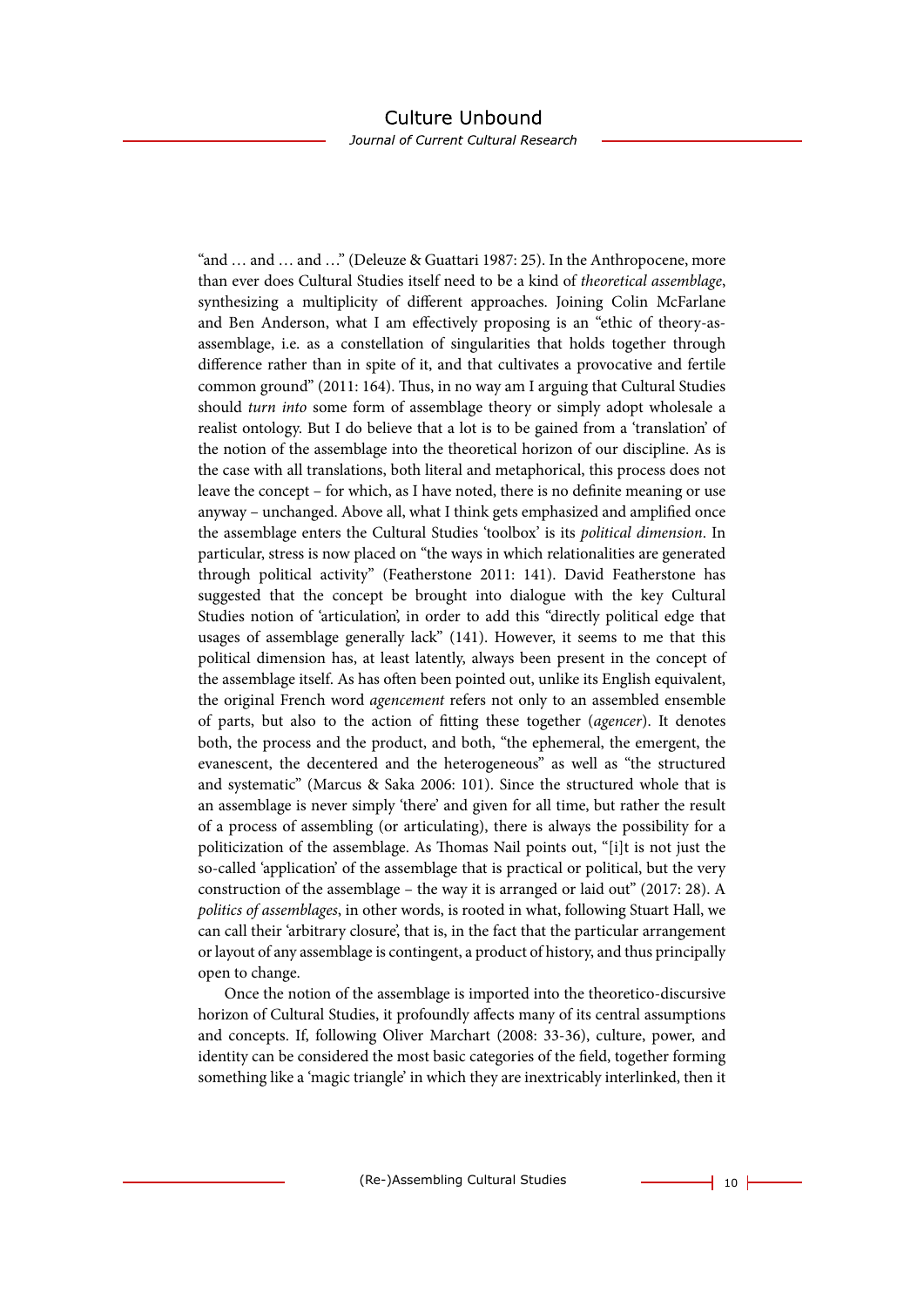would seem that all three undergo a reconceptualization once the concept of the assemblage is brought in, a reconceptualization that more strongly opens them up to the nonhuman. What follows are some methodological remarks outlining the direction for such a reconceptualization.

#### *Culture*

In an aside of an instructive essay dedicated to the subject of what constitutes a 'posthumanist reading', Stefan Herbrechter and Ivan Callus have proposed that "the sum of the otherness projected by humans into their world" may serve as "the equivalent of a 'posthumanist' definition of culture" (2008: 101). Yet, while the deconstruction of such projections must undeniably be a crucial aspect of a 'critical posthumanism', I am not convinced by Herbrechter's and Callus' definition of culture. There are two (interrelated) problems with it: its anthropocentrism and the fact that it remains more or less representational. Bringing the notion of the assemblage to bear on our understanding of culture allows us to move beyond these difficulties and towards a properly posthumanist definition. In fact, to define culture solely in terms of signifying systems and practices, of the production and circulation of meaning, as has been common within Cultural Studies since the cultural turn, has always seemed somewhat reductive.<sup>8</sup> Is culture really nothing but meanings and the making of them? What about the materiality, the recalcitrance, indeed, the *agency*, of objects? Don't they also 'make culture'? What about animals, plants? The development of a field such as material culture studies has gone some way to correcting this narrow focus on (human) textuality, even though, from a posthumanist perspective, several difficulties remain. Not least, the term 'material culture' is misleading insofar as it can be taken to imply that the material and the immaterial or symbolic are two clearly separate domains. In contrast, an understanding of culture inflected by assemblage theory would move beyond anthropocentrism, textualism, and the 'great divides', by giving a central place to the nonhuman in its various forms instead of reducing it to being merely the bearer of human projections. Thus, material artefacts, animals, plants, rocks, the climate, architecture, infrastructure, and so on would be acknowledged as an "ontologically real and active, lively presence" (Goodman 2001: 183). Now, culture (like the social) is no longer the exclusive prerogative of humanity (and neither are signs or meanings) and no longer reducible to signification. Of course, the latter remains crucial, yet the analysis is now complemented by a close attention to materiality, and reoriented by the awareness that even the "webs of significance" in which, in Clifford Geertz' immensely influential formulation, man (sic!) is "suspended" are not, after all, ones that "he himself has spun" (1973: 5) all by himself, but also the product of different kinds of nonhuman agency. As Jane Bennett puts it: "culture is *not* of our own making" (2010: 115). Therefore,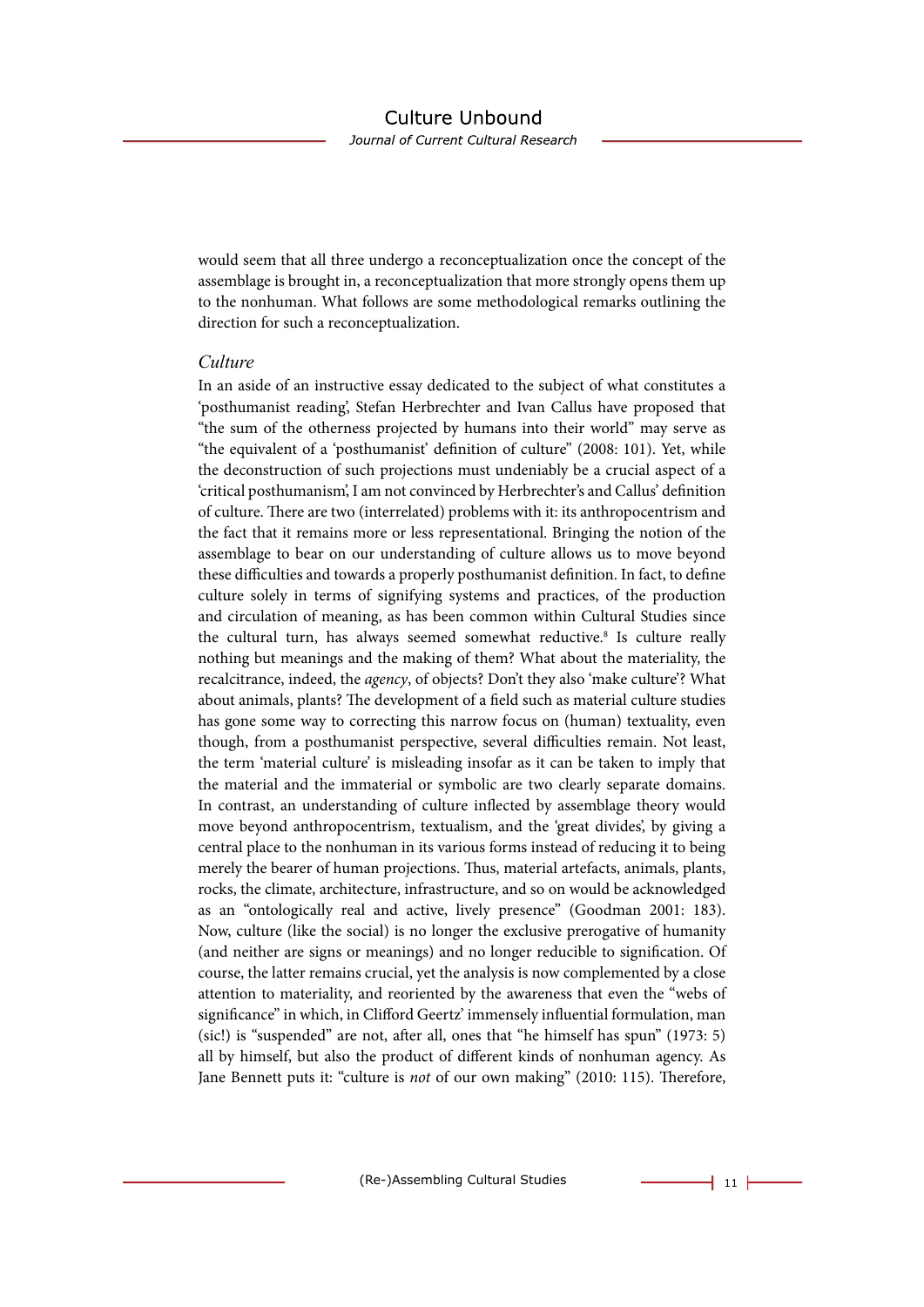to speak of 'culture' today necessarily means speaking of what Latour calls hybrid 'networks', consisting of 'associations' of diverse actants, such as persons, animals, artefacts, and signs. It means speaking of 'naturecultures' (Haraway), of 'materialdiscursive' (Barad) or 'material-semiotic' 'entanglements' – and of the processes through which boundaries *are* drawn and seemingly bounded domains and beings come into existence<sup>9</sup>, processes that are nonetheless "never finished, whole, simply there and original" (Haraway 1988: 586).

If, in other words, in Raymond Williams' famous phrase, culture has to do with 'ways of life', or, as E.P. Thompson suggested in his critique of Williams, with 'ways of struggle', then these now have to be radically rethought in terms of human-nonhuman assemblages, of "an open-ended entanglement of ways of being" (Tsing 2015: 83) (where 'being' is distinctly not synonymous with 'life'). Such an approach decidedly moves beyond organicist models, conceiving of culture not as a coherent and unified whole, but as a kind of Russian *matryoshka* doll (Bennett 2010: 45) – an assemblage of assemblages (of assemblages, and so forth), a "non-totalizable sum" (Patrick Hayden quoted in Bennett 2010: 24). "To learn about an assemblage" like culture, Anna Lowenhaupt Tsing points out, "one unravels its knots" (2015: 83). Such unravelling, that is, the close analysis of the composition (elements, relations, interactions) and functioning of 'cultural assemblages' (Bennett & Healy 2011) in their always specific situatedness (how, where, when, for whom?) is now the task of Cultural Studies.

#### *Power*

The concept of the assemblage, and the nonhuman turn in general, also has profound consequences for the ways in which we conceive power. While it forces us to rethink a number of our received assumptions about power, I would argue that it is nevertheless in some senses eminently compatible with the general orientation of Cultural Studies analyses insofar as these have always been based on a dismissal of any "essentialising metaphysics of power" (Sedlmayr 2018: 22). In other words: In the wake of scholars such as Michel Foucault, when Cultural Studies investigates power, its inquiries are typically "flat and empirical", proceeding from the conviction that "power as such does not exist" (Foucault 1982: 786). Thus, instead of speculating about the universal nature of Power, Cultural Studies has always been interested in historically, locally, and culturally specific forms of power, their genealogies, composition, ways of functioning, etc. As we have already seen, a very similar dedication to the contingent and the concrete underlies assemblage theory. To understand power as an assemblage means primarily two things: First, that "power, like society, is the final result of a process and not a reservoir, a stock, or a capital that will automatically provide an explanation. Power and domination have to be produced, made up, composed." (Latour 2005: 64) And secondly, that,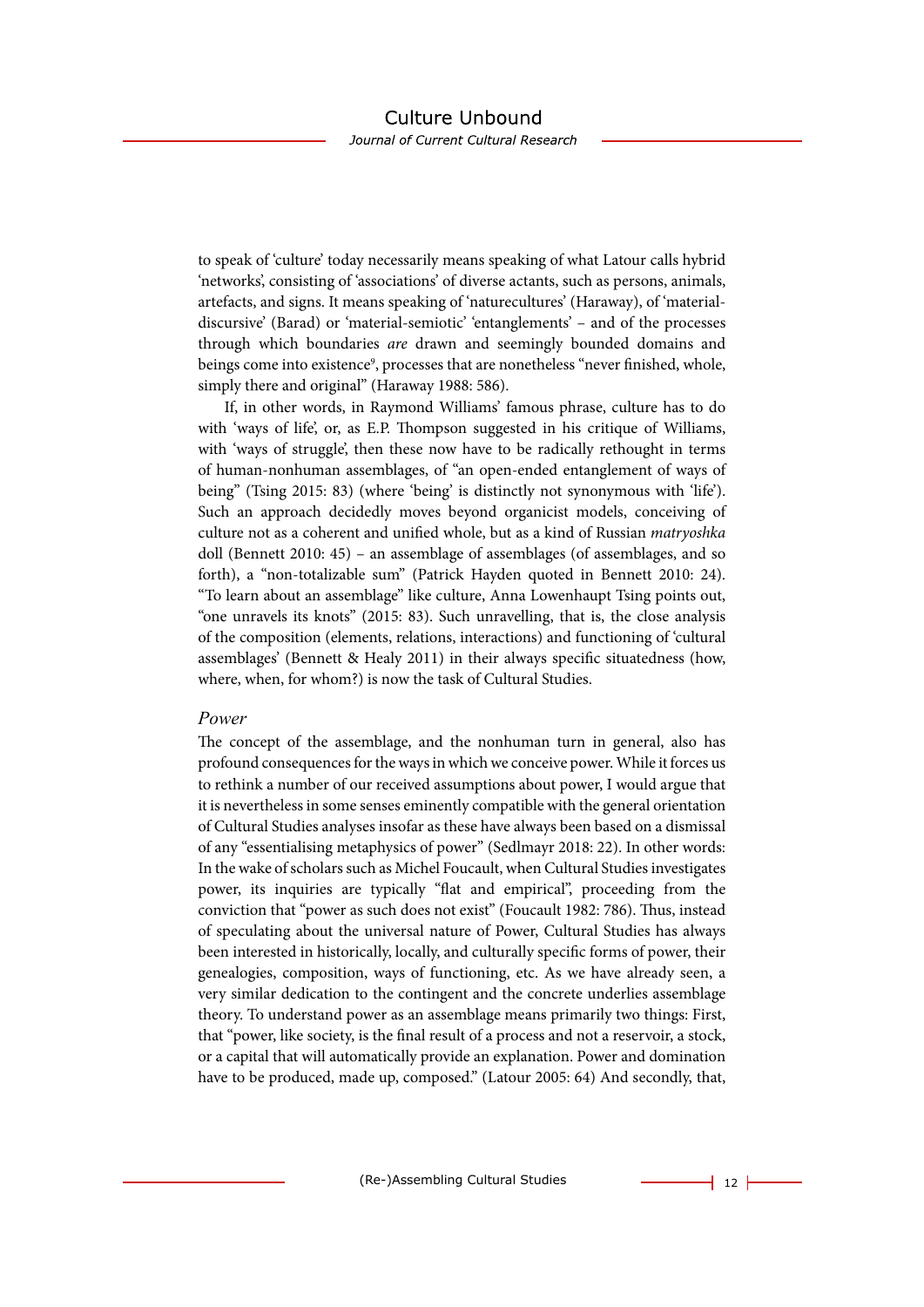Journal of Current Cultural Research

in order to be able to fully grasp this composition, agency has to be understood as distributed, and not just between human beings, but across the human-nonhuman divide. Thus, Bruno Latour replaces the 'actor' or 'agent' – a 'subject' confronting passive 'objects' – of traditional, anthropocentric political and social theory with his 'actant', which "can literally be anything provided it is granted to be the source of an action" (1996: 373). To speak of an actant hence "implies *no* special motivation of *human individual* actors, nor of humans in general" (373). An actant, quite simply, is that which "makes the difference, makes things happen, becomes the decisive force catalyzing an event" (Bennett 2010: 9). Building on the work of Latour, Deleuze and Guattari, Baruch Spinoza, and many others, Jane Bennett has seized on the notion of the actant in order to develop an elaborate account of 'thing-power', that is, of "an efficacy of objects in excess of the human meanings, designs, or purposes they express or serve", and to flesh out the idea of a "congregational understanding of agency" (20). Agency, she argues, is emergent and 'distributive': never the property of a single (human) mastermind, but always "an effecting by a human-nonhuman assemblage" (28), by a 'swarm' of what she calls 'vital materialities'. As she points out, "insofar as anything 'acts' at all, it has already entered an agentic assemblage" (121).<sup>10</sup> Bennett produces a complex and extremely helpful account of the agency of assemblages, concluding that "[t]here was never a time when human agency was anything other than an interfolding network of humanity and nonhumanity; today this mingling has become harder to ignore." (31)

Such a rethinking of power and agency in light of the nonhuman turn has at least two important, interrelated consequences for the ways in which we theorize and analyze power: For one thing, as Tony Bennett has observed, it enjoins the task of "tracing the networks of associations through which particular forms of power are assembled, aiming for as dense a description as possible of the capacities that are folded into and accumulate within them"  $(2007: 615).$ <sup>11</sup> For another, it draws our critical attention to levels, aspects, and domains of power that were previously largely underexplored, ignored, or are only now becoming visible. In particular, this concerns the *material* and the *ontological* dimensions. Even though, contrary to a common perception, a consideration of materiality was never really entirely absent from Cultural Studies analyses, critics like Levi Bryant certainly have a point when they diagnose a recent overemphasis on the textual and the discursive, paradoxically even within materialism itself, leaving them wondering "where the materialism in materialism is" (Bryant 2014: 2). "Why", Bryant asks, "is there no talk […] of 'stuff ', 'physicality', or material agencies?" (2) As he points out, this neglect has had detrimental analytic as well as political effects, since "it became nearly impossible to investigate the efficacy of things in contributing to the form social relations take. An entire domain

(Re-)Assembling Cultural Studies 13 H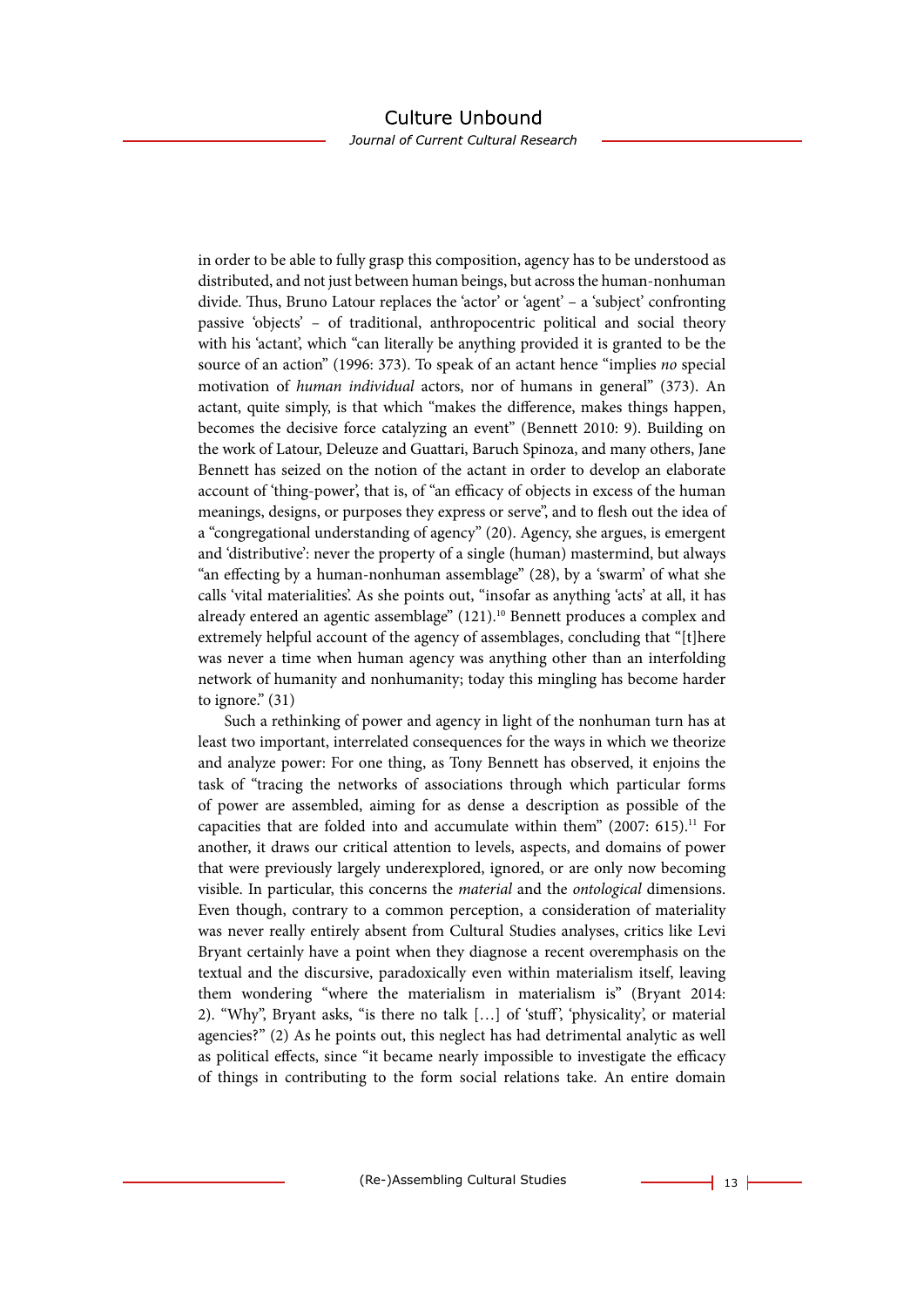Journal of Current Cultural Research

of power became invisible, and as a result we lost all sorts of opportunities for strategic intervention in producing emancipatory change." (3) By contrast, once power is conceived in terms of ontologically heterogeneous assemblages, the nonhuman and the material components of these assemblages come clearly into view. For instance, infrastructure, to name just one such formerly invisible domain of power, has recently been explored by Keller Easterling not as merely a "bureaucratic or technical footnot[e]" to the "[w]ell-rehearsed theories, like those related to Capital or neoliberalism", but as an absolutely central element in the exercise of power, a medium of what she terms 'extrastatecraft', "the secret weapon of the most powerful people in the world precisely because it orchestrates activities that can remain unstated but are nevertheless consequential" (2016: 22, 15). It seems to me that the work of scholars like Bryant – who speaks of 'gravity' instead of 'power' in order to escape the latter's anthropocentric connotations and associations with discursivity – has a lot to offer if we want to develop procedures for the analysis of contemporary assemblages of power that are able to recognize and address elements such as the ones discussed by Easterling. For what Bryant outlines with his notion of 'geopolitics' is very much akin to what we must fashion: a framework that

would include all the issue of traditional social and political thought with its emphasis on ideology critique, questions of identity, political economy, and so on, while opening the political onto the domain of the non-human, investigating how non-humans such as microbes, animals, geography, and technologies contribute to how social assemblages come to be organized through the gravity that they exert, while also striving to give voice to non-humans as beings deserving of recognition within human social assemblages. (2014: 207)

A thus altered critical attention, broadened to include the nonhuman, the material, and the ontological, not only makes possible a timely and needed revision of our established concepts and analytics of power (e.g. regarding biopower), but also allows us to identify and tackle changes in the contemporary 'ecology of powers' as well as types of power that were formerly undetected: 'ontological politics' or 'politics of matter' (Papadopoulos 2014), 'ontopower' (Massumi 2015), 'geopower' (Bonneuil & Fressoz 2017: 87-96), 'geontopower' (Povinelli 2016), and more. Concepts such as these seem to me indispensable if Cultural Studies wants to continue its 'political project' in the Anthropocene. As Bennett, like many others, indicates, this should today involve a commitment to the ethical aim "to distribute value more generously, to bodies as such" (2010: 13), and thus to recognize nonhuman bodies as potential participants or members of a public (2010: 94-109).

(Re-)Assembling Cultural Studies 14 H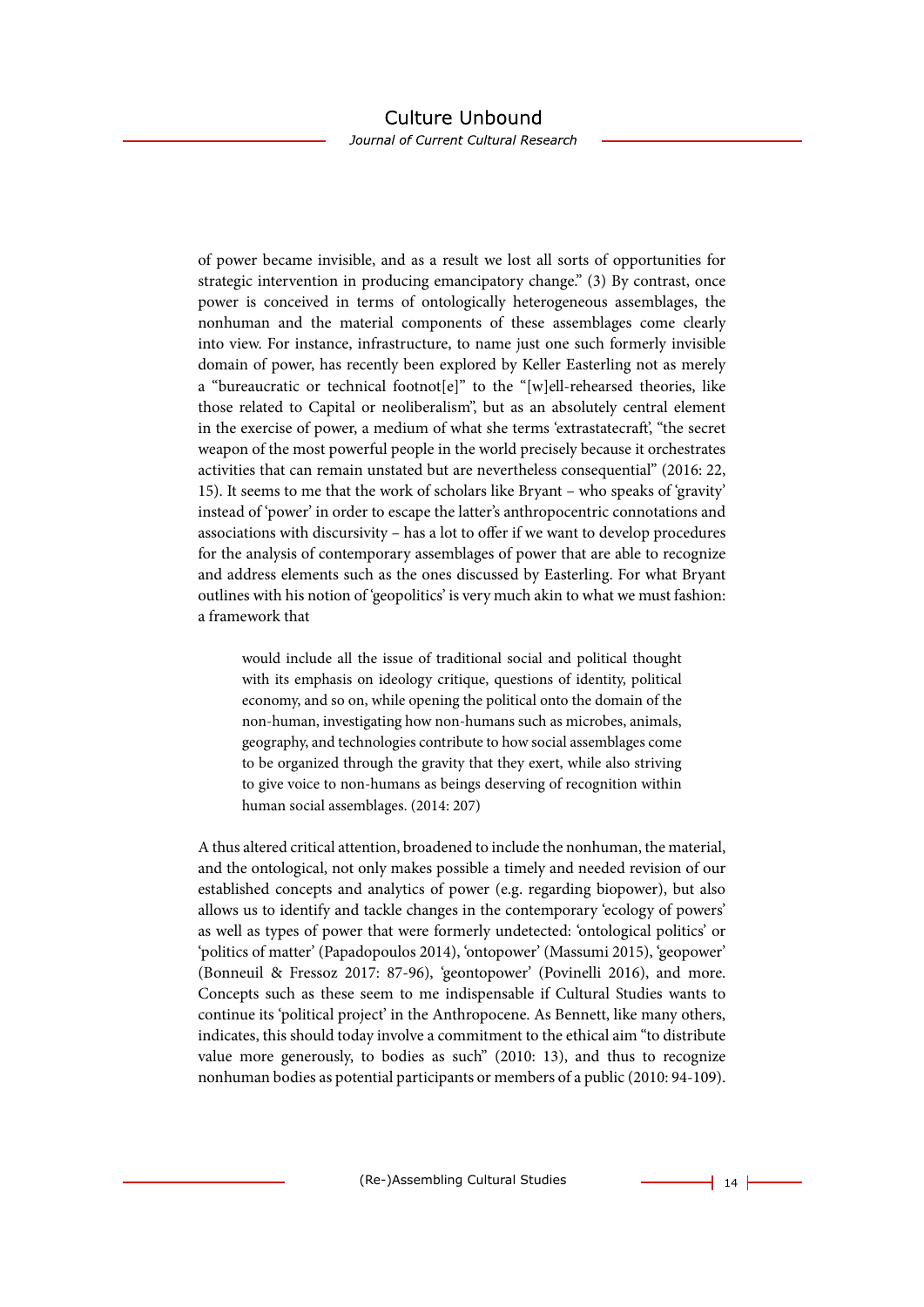Journal of Current Cultural Research

In doing so, I believe Cultural Studies would do well – as it has in the past in some of its finest works – to integrate, along the lines suggested by Nancy Fraser (1995), such an extended emancipatory 'politics of recognition' with an egalitarian 'politics of redistribution'.

#### *Identity*

Stuart Hall's well-known 1996 essay "Who Needs 'Identity'?" is a superb, lucid, (then) state-of-the-art discussion of the subject matter of identity, a convincing attempt, in the wake of the (post-)structuralist 'decentering of the subject', of "thinking it in its new, displaced or decentred position", in particular by disarticulating the notion of identity from "its settled semantic career" and instead developing a concept that is "not an essentialist, but a strategic and positional one" (1996b: 2, 3). According to this understanding, the defining characteristics of identity are no longer unity, coherence, and continuity, but fragmentarity, heterogeneity, and contingency. No longer taken as signaling a supposedly natural, primordial, stable core of the self, identity is instead seen as a tenuous construct, produced "within the play of power and exclusion" (Hall 1996b: 5), a point of 'arbitrary closure', or of a 'suturing' of interpellating social discourses and practices on the one hand and psychic processes such as investment and identification on the other. This concept has served as the foundation for countless debates and analyses concerning identity within Cultural Studies, and I think it is still valuable. Yet, in the context of the 'magical triangle' proposed by Marchart, I wonder whether identity was perhaps never the ideal term or category. With reference to the extensive and important work conducted under the label of a 'genealogy of subjectification' (Rose 1998), especially within governmentality studies, I believe that *'subject'* would in fact be a more appropriate term.<sup>12</sup> This is so because it is the more general, encompassing category, allowing us to grasp the complex relations between culture, power, and person more comprehensively. The concept of identity should be understood as part of the concept of the subject. Whereas 'identity' designates merely one aspect of the subject, namely its particular mode of self-understanding and self-interpretation (a 'hermeneutic of the self '), to ask about the 'subject' more generally means to inquire into the specific 'cultural form' which individuals adopt in particular historic and social contexts in order to become socially 'intelligible' (Reckwitz 2008: 9). The sociologist Andreas Reckwitz (2006, 2008) has developed a heuristic framework for just such a 'subject analysis', dedicated to analyzing the processes of subject-formation or subjectivation through which, under specific socio-cultural conditions, human beings become or are 'made into' subjects. This mode of analysis investigates social and cultural orders, practices, discourses, and all kinds of assemblages from the point of view of what psychic, bodily, and affective models they produce: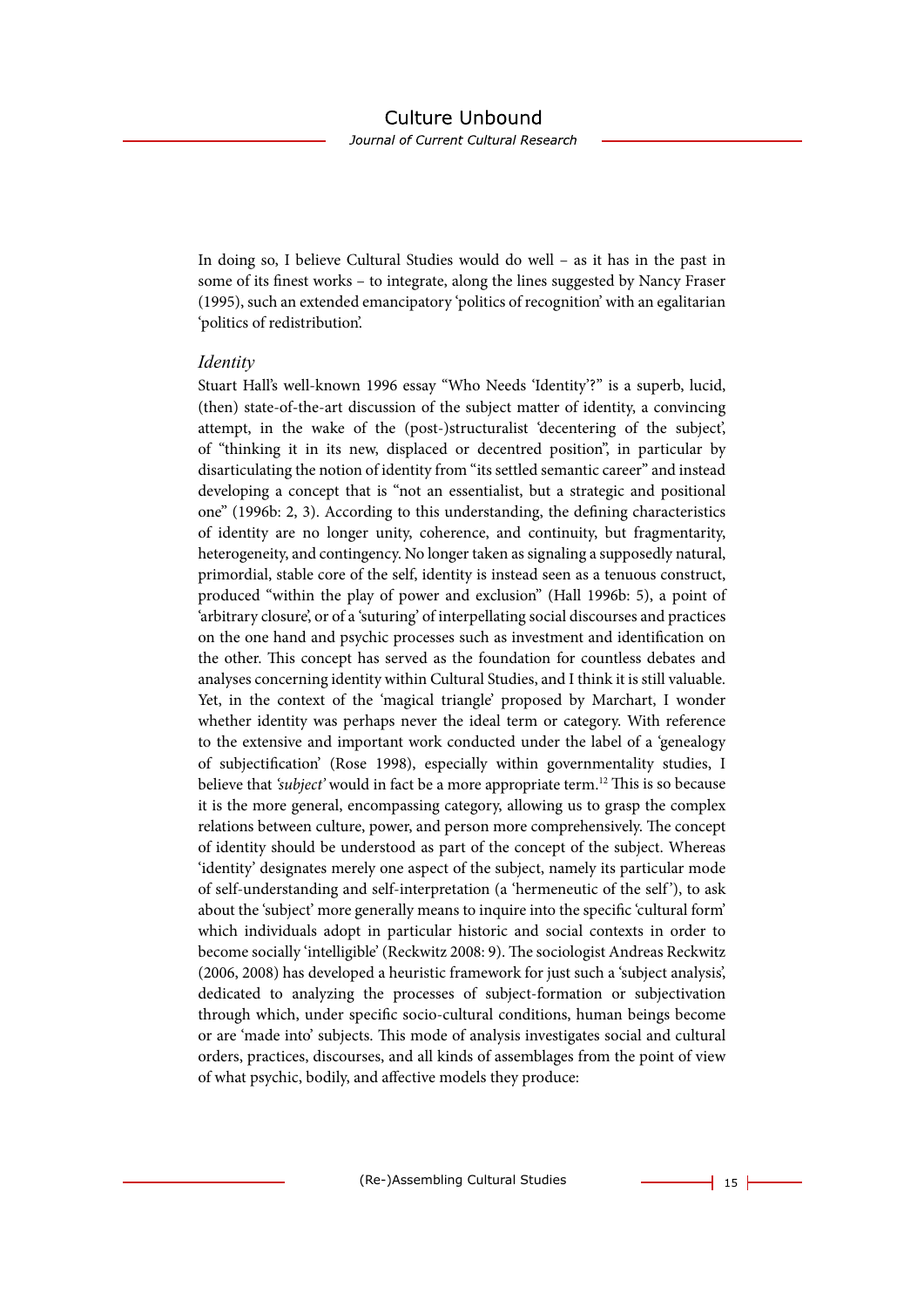A Cultural Studies subject analysis aims at ascertaining which know how and which structures of desire, which bodily routines and which self-image, which forms of demarcation from the outside and which competencies, which mental-affective orientations and instabilities the individual develops in order to become that 'human being' which the respective social orders require. (Reckwitz 2008: 10, my trans.)

While analyses focused on identity will of course remain central to Cultural Studies, in a revised magical triangle, they will become a subset of more far-reaching investigations of (dominant, alternative, residual, emergent) subject-forms, -cultures, and -orders.

Reckwitz's subject analysis is largely based on, indeed, built out of, poststructuralist theories. What happens when it is brought into an encounter with the nonhuman turn? Above all, two things: First, as Reckwitz (2008: 106-20) himself points out, it becomes clear that human beings are subjectivated not just in and through discursive regimes, ideologies, social practices, symbolic orders, etc., but also, to use Latour's terminology, through the various associations with all sorts of actants within the networks of which they are a part. Once again, materiality is emphasized here. Whether it is architecture, media, food, the climate, clothes, or other artefacts, these cannot be reduced to 'objects' which humans as sovereign 'subjects' simply confront or use – rather, humans and nonhumans are closely interconnected within historically specific assemblages, and any subject-form, with its particular psychic, mental, corporeal, perceptual, and affective constitution, is necessarily co-produced by just these linkages. This means that, secondly, our very conception of the subject must be modified as well. Already Reckwitz (2006, esp. 18-21, 81-89) conceives all subject-forms and -cultures as inevitably *hybrid*, as unstable, fissured, contradictory formations consisting of a number of heterogeneous and partly conflicting codes. It would seem that in view of the recent arguments regarding the entanglements, interpenetrations, and cross-contaminations of the human and the nonhuman, this hybridity must today be rethought in yet more radical ways. If being is not only always a becoming, but a 'becoming-with' (Haraway 2008), if corporeality is always 'trans-corporeality' (Alaimo 2010), if action is 'intra-action' (Barad 2007), and so forth, then the subject needs to be reconceptualized in terms of a human-nonhuman assemblage. Any seemingly unified actor, Latour points out, "is itself an association made up of elements which can be redistributed" (1990: 109). In a similar vein, DeLanda has argued that "persons emerge from the interaction of subpersonal components" (2006: 47), and Bennett has proposed a conception of the self "as itself an impure, human-nonhuman assemblage", "a self that is its own outside, is vibrant matter" (2010: xvii, 116). According to Bennett, just as "[i]t is futile to seek a pure nature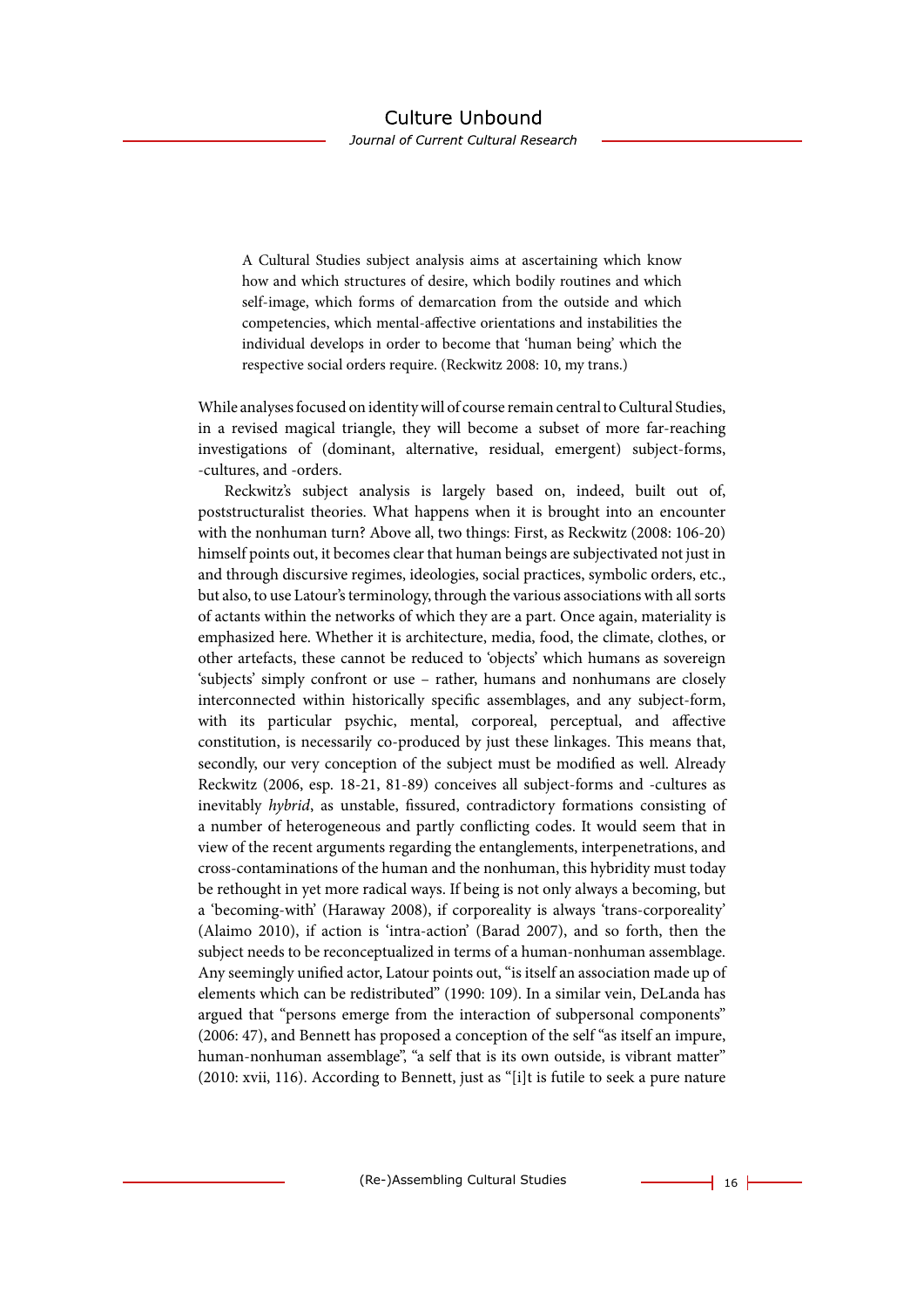Journal of Current Cultural Research

unpolluted by humanity", it is equally "foolish to define the self as something purely human" (116). Speaking about the ""alien' quality of our own flesh", Bennett writes: "My 'own' body is material, and yet this vital materiality is not fully or exclusively human. My flesh is populated and constituted by different swarms of foreigners. […] The *its* outnumber the *mes*. […] We are […] *an array of bodies*, many different kinds of them in a nested set of microbiomes." (112f) Thus, as Rosi Braidotti has recently argued, emphasizing the "embedded and embodied and grounded, multi-directional and multi-scalar" ontological relationality of (human) beings, the subject has to be understood as a "dynamic convergence phenomenon", a 'transversal' "*zoe*/geo/techno assemblage" (2019: 45, 41, 44). In other words, as Tsing observes, considering the subject, "purity is not an option" (2015: 27) – *this human which is not one*13.

Summarizing the poststructuralist critique of liberal-humanist conceptions of the subject, to which her own work significantly contributed, Judith Butler once declared that "the subject as a self-identical entity is no more" (2011: 175). Today, it almost seems as if the subject *as such* is no more. It is therefore not surprising that, in a recent special issue of the journal *Cultural Critique*, scholars felt compelled to rephrase the question of "Who Comes After the Subject?", which had been the subject of an influential debate among numerous French philosophers in the late 1980s (Cadava et al. 1991), as "*What* Comes After the Subject?" (Haines & Grattan 2017b). Relatedly, Bryant has suggested that the subject should no longer be treated as a particular *type* of being, but rather as a "transitory *role* defined *functionally* in particular situations", so that "there is no necessity to restrict the category of subject to human beings" (2014: 218, 224). Here, subjects are more or less akin to what Latour terms actants, "transitory catalytic operators" that "quilt other beings together in assemblages" (224, 225). This is a helpful approach, and ontologically speaking, I agree with such a 'flattening' of being. Yet, as Bryant himself notes, while humans may not be ontologically exceptional, empirically, they are nevertheless in many ways unique (that is to say: able to form or enter into unique assemblages). For this reason, they certainly require distinct modes of analysis. And after all, the fact that the Subject, that is, the unified and sovereign entity conjured by liberal humanism, never existed (ontology) has not kept this projection from having had real historical force (empiricism). All posthumanist theorizing notwithstanding, what Cary Wolfe has called the "humanist and speciesist *structure* of subjectivization" (2003: 8) remains intact. It continues to produce 'subjects'. In fact, this production is only *possible* on the basis of a constant repression or 'abjection' (Kristeva 1982) of the entangled nature and hybridity of (human) existence. The semblance of unity and autonomy, in other words, is the effect of a continuous, and always incomplete, process of what Latour (1993b) calls 'purification', of the labor of 'ontological hygiene' (Graham 2002) and the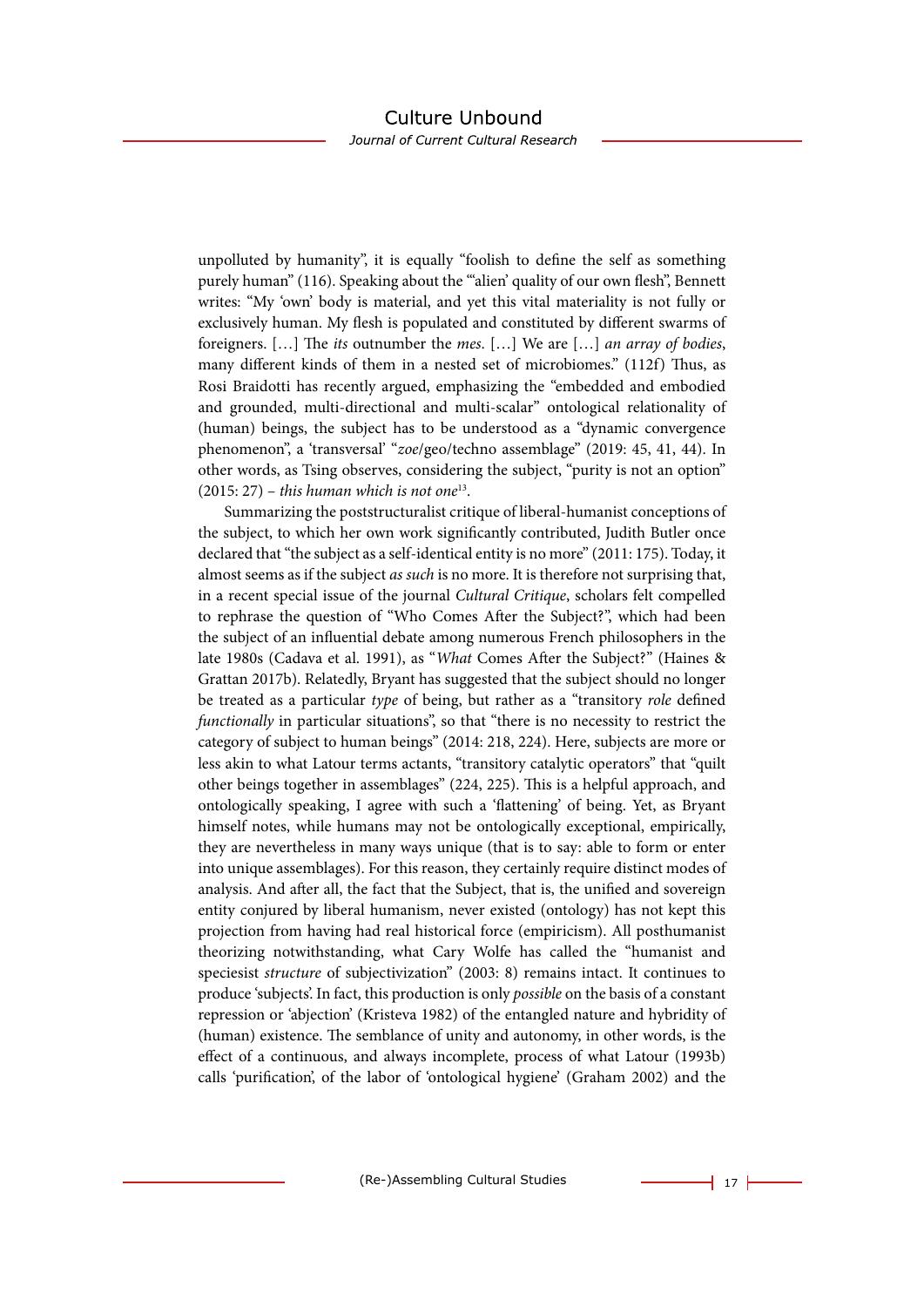concomitant fabrication of alterity (a labor that, as Latour, Haraway, and many others have argued, is becoming ever harder and more difficult in the present).

Empirically and analytically, to speak of and investigate the subject is therefore still justified. The task of a Cultural Studies 'subject analysis' is, then, to critically examine existing subject-forms (and -cultures) as well as the processes through which they are produced. Yet, following thinkers such as Barad (2007), whose work is extremely helpful in this context, crucially, this must now include attention to the performativity of 'agential cuts' through which differential boundaries between the human and the nonhuman are drawn and stabilized and bodies are materialized. The task, in other words, is also to bring to light the underlying ontological 'maintenance work' of purification as well as the ways in which the subject is at the same time being unmade by its de facto hybridity and entanglement with the nonhuman in its various forms.

# **New Cartographies**

Cultural Studies has long seen one of its central tasks in the critical analysis of 'maps of meaning' – which, in fact, have come to be virtually synonymous with 'culture'. I have always found this metaphor helpful, and considered Cultural Studies as an expert for this task. However, I have here argued that, in view of the profound changes in both reality and theory (the latter partly responding to the former), this metaphor and this task are no longer sufficient, and have proposed the concept of the assemblage as an alternative onto-epistemic commitment for Cultural Studies, allowing it to better tackle the complexity of the contemporary world. In a sense, I have argued that Cultural Studies, which can be said to be more obviously and self-reflexively an assemblage than many other disciplines, should partly reassemble itself, forging new associations and modifying existing ones, by opening itself up more strongly to the theoretical influx of the nonhuman turn. In doing so, its task will still be cartography. Indeed, the fact that a number of contemporary theorists (as well as artists) have recently mobilized this metaphor (see, e.g., Bryant 2014; Toscano & Kinkle 2015; Latour 2018: 2; Cord & Schleusener 2020) attests to the complexity and confusion that marks the present – adequate maps are much needed. Yet, these new maps produced by Cultural Studies will be maps of a different kind, more comprehensive (though without being totalizing in an unreflective manner), no longer restricted to (human) signification. They will be *maps of assemblages*. Gilles Deleuze, too, uses the image of the map in his discussion of the Foucauldian notion of the 'apparatus' (*dispositif*), which in his reading – in contrast to the one set forth by Giorgio Agamben (2009) – is very much like an assemblage: "Untangling these lines within a social apparatus is, in each case, like drawing up a map, doing cartography, surveying unknown landscapes, and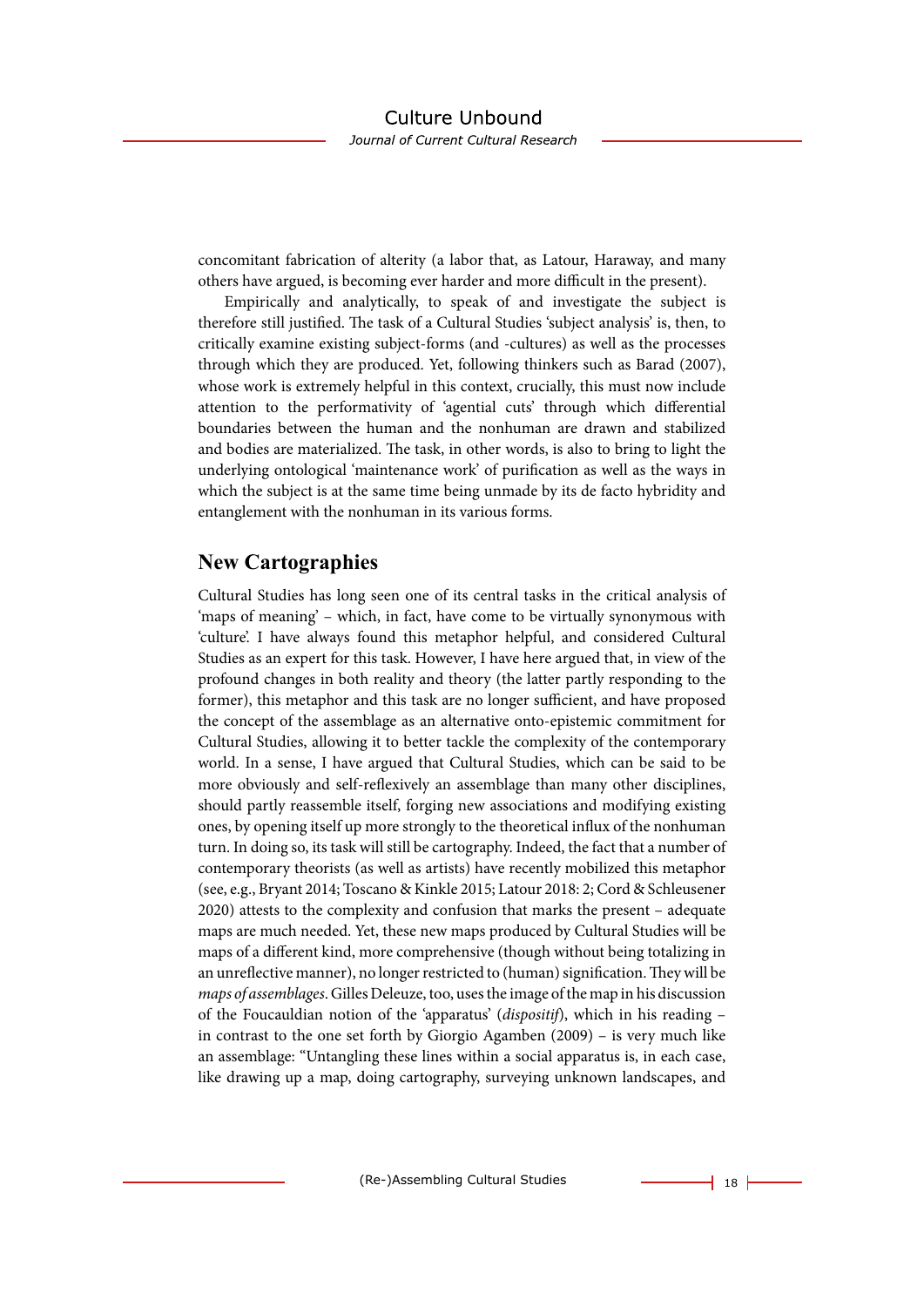Journal of Current Cultural Research

this is what he [Foucault] calls 'working on the ground'." (1992: 159) Untangling associations, tracing networks, surveying ecologies of actants, working on the ground (rather than in the lofty air of abstraction) – these are now the central elements of Cultural Studies cartography. But as in Bryant's 'onto-cartography' (2014, esp. 257-67), which can be helpful in this context, mapping alone will not be enough. As not just an 'academic', but an 'intellectual' undertaking, "a project, an intervention", as an endeavor in which "there is something *at stake*" and which "aims to make a difference in the world" (Hall 1996a: 272, 263, 264), the mapping carried out by Cultural Studies should tend to be inscribed into a 'cartographical politics' (Bryant 2014: 283). To use Bryant's terminology, cartography ought to be combined with 'deconstruction' and 'terraformation' (2014: 267-79), that is to say, with the creation of 'modal maps' (266f) of alternative assemblages and possible futures, and with the struggle to bring these into existence. Cartography, in other words, as part of new material-semiotic *worldings*.

In the Anthropocene, more than ever, the *analytical* needs to be coupled not only with the *critical*, but also with the *affirmative*, the latter signifying not acquiescence with the status quo, but, quite to the contrary, an "abandonment of the apocalyptic mood in theory"14 (Haines & Grattan 2017a: 3). Contra Latour, I am convinced that theorists still need to demystify, critique, attack – but they *also* need to transform, care, compose, assemble (Latour 2004, 2010). This, then, is theoretical practice as "an occasion for social and political experimentation, for redrawing the limits of collectivity and individuality" – theory, that is, as "affirmations of possibility" (Haines & Grattan 2017a: 5, 4).

#### **Author**

**Florian Cord** teaches British Cultural Studies at Technische Universität Dresden. He is also general editor of *Coils of the Serpent: Journal for the Study of Contemporary Power (*[https://coilsoftheserpent.org/](https://eur01.safelinks.protection.outlook.com/?url=https%3A%2F%2Fcoilsoftheserpent.org%2F&data=05%7C01%7Cper.israelson%40liu.se%7Cd35d98cb87a84fe0897c08da3d69ecc4%7C913f18ec7f264c5fa816784fe9a58edd%7C0%7C0%7C637889822972272563%7CUnknown%7CTWFpbGZsb3d8eyJWIjoiMC4wLjAwMDAiLCJQIjoiV2luMzIiLCJBTiI6Ik1haWwiLCJXVCI6Mn0%3D%7C2000%7C%7C%7C&sdata=2gluCGtcXZR308mF%2Fk0CNn0b9G58VDctT%2BY6%2BI47H38%3D&reserved=0)*)*, an open-access platform for the investigation of contemporary manifestations of power. His publications include the monograph *J.G. Ballard's Politics: Late Capitalism, Power, and the Pataphysics of Resistance,* an edited volume of essays on pop culture, and (co-) edited thematic journal issues on the New Right, the theoretical legacy of Stuart Hall, and Deleuze's notion of the control society. He is currently working on a research project with the working title "Cultural Studies and the Anthropocene".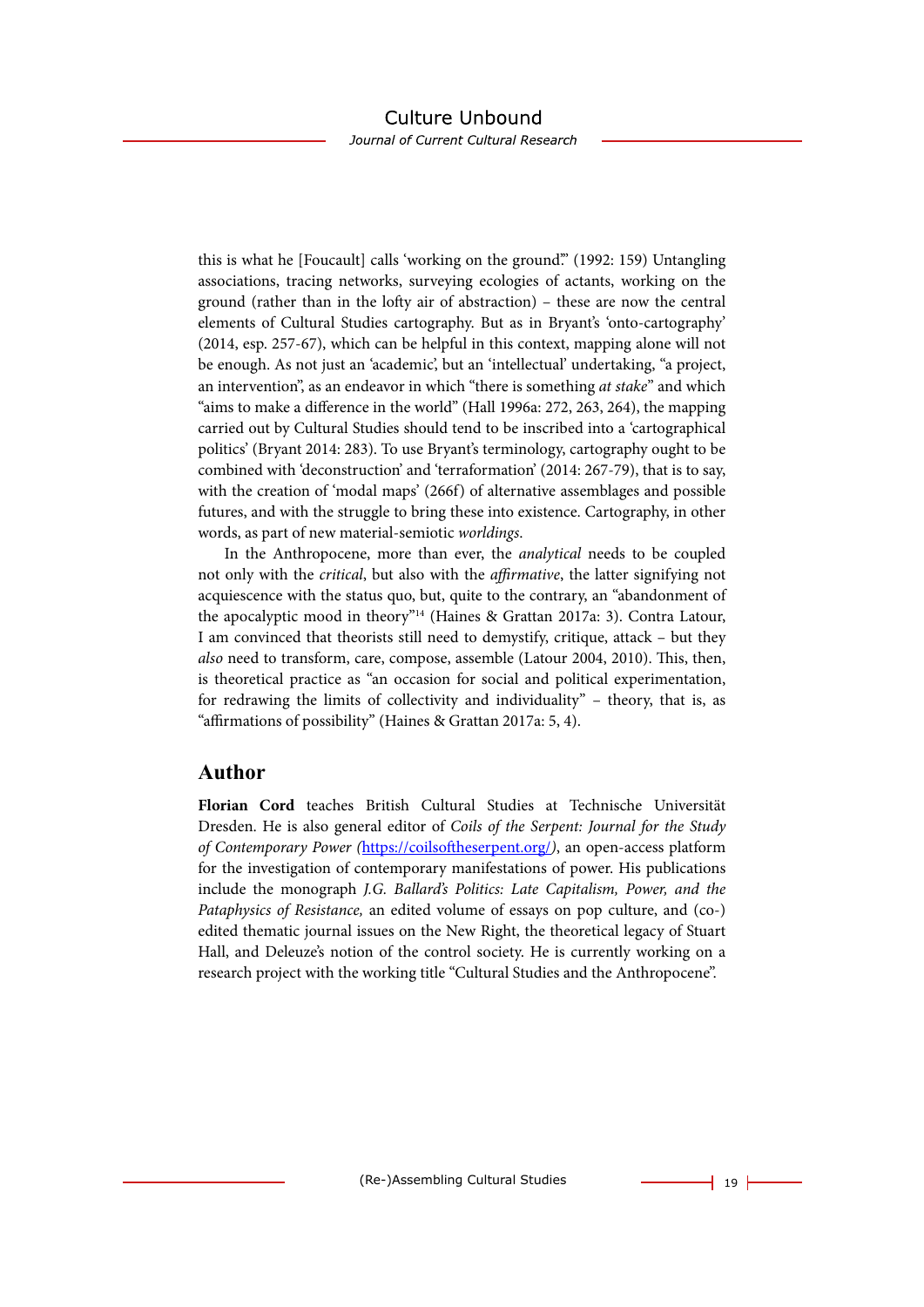Journal of Current Cultural Research

<sup>3</sup> Both terms are here used to mark a break with the 'modern constitution' (Latour 1993b) and its ordering and 'purifying' logics – what Elaine Graham (2002) has called 'ontological hygiene'. I follow thinkers such as Bruno Latour or John Law (2002, 2004), who have criticized these logics as a problematic type of simplification because they make it impossible to account for the ontological complexity of realities that are "excessive and in flux, not themselves neat, definite, and simply organised" (Law 2004: 14). It is not, of course, as if simplification could ever be avoided – it cannot – or that it is, per se, objectionable – it certainly isn't. Nor is it the case that 'messiness' is always and necessarily good or desirable (one point on which I disagree with certain new materialist theories). As Law explains: "Whether realities that are fluid, fractional, multiple, indefinite and active are good or not has to be judged circumstance by circumstance. There is no general rule. These are not political goods in and of themselves. But to enact general prohibitions on (the recognition of) realities that display these attributes is to enact a class politics of ontology that is a bad. Greater permeability and recognition of fluidity and all the rest, overall this cannot be a bad." (2004: 149) What is thus needed is a greater analytic *reflexivity*, based on an awareness of ontological messiness, *"so that the question no longer is, Do we simplify or do we accept complexity? It becomes instead a matter of determining which simplification or simplifications we will attend to and create and, as we do this, of attending to what they foreground and draw our attention to, as well as what they relegate to the background."* (Mol & Law 2002: 11) The map-making I discuss in the conclusion of this paper would have to attempt to be one of such "modes of relating that allow the simple to coexist with the complex" (Mol & Law 2002: 16).

<sup>4</sup> Like the ones from 2006, so these examples too are of course highly selective.

5 I repeat the term 'New Cultural Studies' from Hall's and Birchall's book here though I am not really convinced by it. What I find problematic about it is that it implies, or at least can be taken to imply, a naively progressivist understanding of the development of the field, according to which the 'old' is at some point simply replaced by the 'new'. Such a notion is not only inadequate with regards to the complex and convoluted history, not just of Cultural Studies, but of virtually every academic discipline, it also lends itself to functioning as support of what we may characterize as the 'managerial' or 'entrepreneurial' variant of Cultural Studies, which appears to be winning ever more ground today and is gradually cutting its way towards hegemony. This manifestation of the discipline precisely delegates what is frequently referred to as the 'Birmingham tradition' of Cultural Studies to the dead past, claiming that its activist, engagé orientation, its pursuit of intellectual practice as a politics, was really nothing but the product of a particular historical moment and is more or less out of time today. In this view, what, following Foucault, we could call the latter's 'ethos' appears nowadays as highly suspect, incompatible with the standards of 'objective' science. Instead, we are told that, now that virtually 'all the battles have been fought', we should rather dedicate ourselves to a sober, 'disinterested' analysis of cultural phenomena and keep 'partisanship', and politics more generally, out of it. That this type of doing Cultural Studies is, inevitably, *also a politics* is, of course, withheld or not even realized. In fact, its advocates are right: this, finally, is Cultural Studies as *discipline*. It is a Cultural Studies adequate to, because supportive of, the neoliberal university, our contemporary, 'modulating' factory, or corporation, of knowledge (Raunig 2013). As such, I believe that this 'New Cultural Studies' still deserves more critical attention, as part of the field's ongoing self-reflection and (Foucauldian) genealogy. In contrast, as has hopefully become evident at this point, my research project considers itself part of the tradition that conceives of Cultural Studies as a "political project" (Stuart Hall)

<sup>1</sup> Both as a term and as an epoch, the meaning of the 'Anthropocene' is contested, there being numerous competing definitions and arguments regarding its causes, origins, and starting points. For a good overview, explicitly from the point of view of the 'humanities', see Horn & Bergthaller 2020. Particularly helpful is the authors' (2020: 31) suggestion to approach the Anthropocene not in terms of a clearly defined concept or fixed narrative, but rather as a focal point of debates, a problem, an open question, and a research program.

<sup>2</sup> However, while most commentators agree that the Anthropocene requires a rethinking of many of the central categories in which the relationship between humanity and environment has previously been thought, the nature and the extent of this reconceptualization are far from undisputed, with authors such as Kate Soper (1995, 1999), Alf Hornborg (2019) or Andreas Malm (2020) rather fiercely attacking posthumanist theorizing – "[l]ess of Latour, more of Lenin" (2020: 118), as, for instance, Malm puts it. Though there is no room to engage with these debates here, I would generally want to defend the usefulness of such theories against their critics.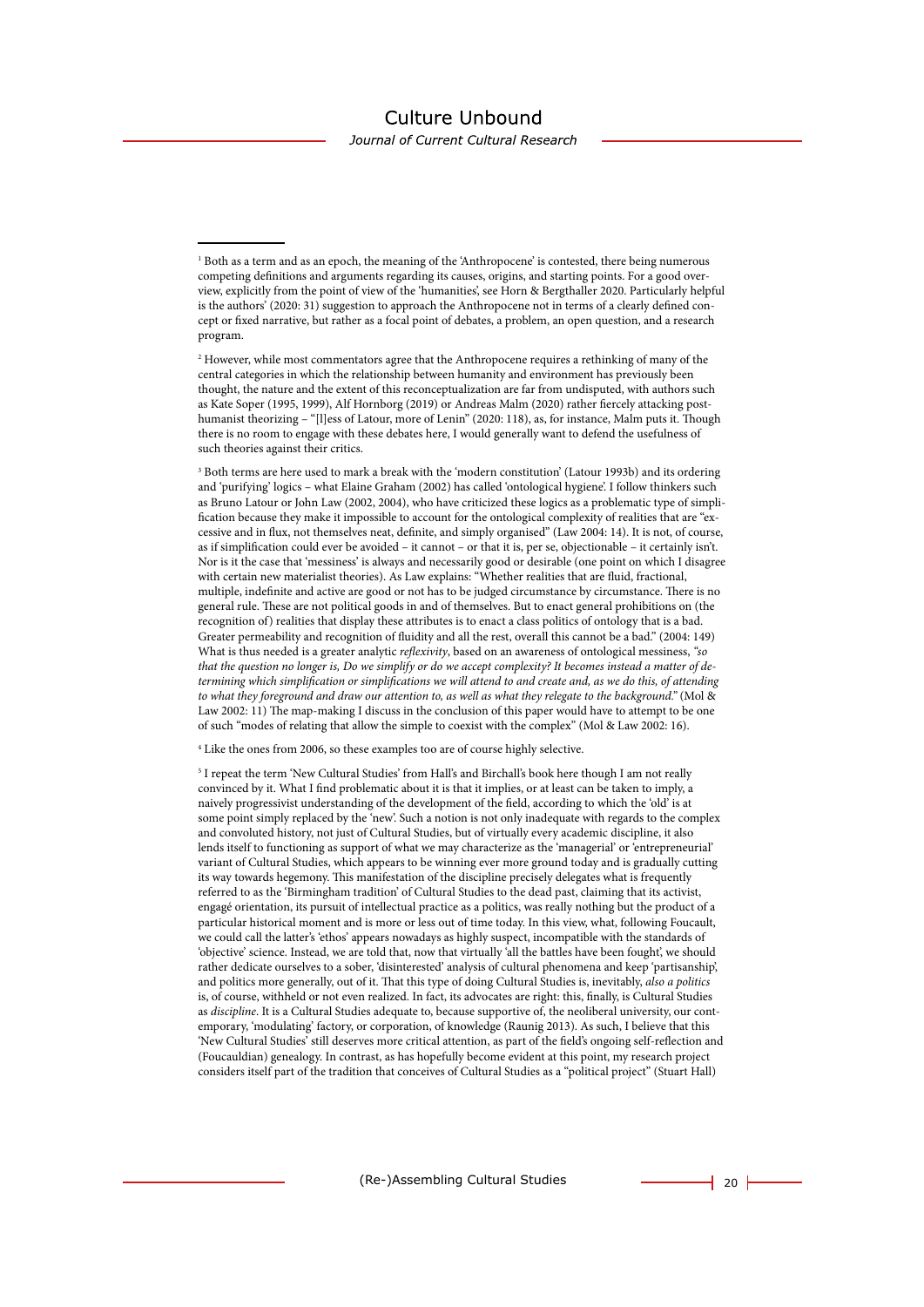Journal of Current Cultural Research

and, beyond that, of the struggle for the 'undercommons of the Enlightenment' both within and beyond the university (Harney & Moten 2013: 22-43).

6 Most recently, the Deleuze-scholar Ian Buchanan (2020), who has already been working with the notion of the assemblage for quite some time, has also produced a comprehensive study in which he lays out his version of assemblage theory, which is marked by a strong fidelity to the work of Deleuze and Guattari. While this book contains many instructive arguments, DeLanda's approach – a 'neo-assemblage theory' that is not strictly Deleuzian – is the more helpful one for my purposes, as it offers itself as the kind of 'hinge' with the theories of the nonhuman I have been talking about. Furthermore, even though I pursue a different line of thinking here, it should also be noted that – not least via the work of Gilbert Simondon, which was a major source of inspiration for Deleuze and Guattari – the concept of the assemblage is also linked with the field of cybernetics, which similarly emphasizes emergence, processuality, complex interplays, contingent and heterogeneous unities, etc. For more on this important dimension of the posthuman, see Hayles 1999.

7 See Castree 2002. In this context, let me also note that, interestingly, some of Latour's more recent works (2017, 2018, 2019) seem to represent something of a moderation of his earlier, harsher statements regarding the tradition of critique, the term 'capitalism', etc. Conversely, there are now several leftist and Marxist theorists whose work is more or less heavily indebted to Latour's thinking (Benjamin Noys [2019: 38] speaks of a 'left Latourianism', Alf Hornborg [2020] of a 'posthumanist Marxism'). See, e.g., Mitchell 2011; Moore 2015.

8 A concept like the famous 'circuit of culture' (du Gay et al. 1997) already somewhat acknowledges this. Nevertheless, like the 'magic triangle' under discussion here, the circuit too will need to be revised in light of the nonhuman turn. (In fact, the more recent, second edition of the book in which it was originally proposed already explicitly concedes this [du Gay et al. 2013].)

9 As Tony Bennett (2007), one of the most important proponents of actor-network theory and (new) materialism within Cultural Studies, has observed, the 'culturalness' of cultural assemblages is thus derived from, rather than preceding, the assembly. In analogy to science studies, he proposes the perspective of 'culture studies' to account for the ways in which the assemblage of heterogeneous elements produces culture as what, following Latour, he calls 'a specific form of public organization'.

<sup>10</sup> As Levi Bryant notes, in such a model, it seems reasonable to distinguish between different degrees of agency (2014: 220-22).

<sup>11</sup> In this context, a dialogue between the study of assemblages and the study of what Foucault termed 'apparatuses' (*dispositifs*) (see, e.g., Agamben 2009) may prove fruitful, where both can perhaps be understood as dialectically related, with the latter effectively being a specific type of the former (Legg 2011).

<sup>12</sup> In fact, in Hall's article, the two levels of analysis – subject and identity – repeatedly slide into one another.

<sup>13</sup> It is my impression that the work of Luce Irigaray, to whose famous essay "This Sex Which Is Not One" (1985) I allude here, deserves a careful rereading within and, indeed, articulation to the project of a critical posthumanism. Particularly with regards to contemporary art or popular cinema (e.g., the 'new weird') it would seem as if new, posthumanist 'imaginaries' are emerging that present a distinct alternative to what I would describe as the hegemonic overlay of 'phallomorphism' and '-centrism' with anthropomorphism and -centrism.

<sup>14</sup> Christian Haines and Sean Grattan consider posthumanism as a whole as part of this shift from critique to affirmation (2017a: 28n1). On the topic of the different 'modes' of posthumanist theorizing (critical, affirmative, etc.), see Cord 2022a.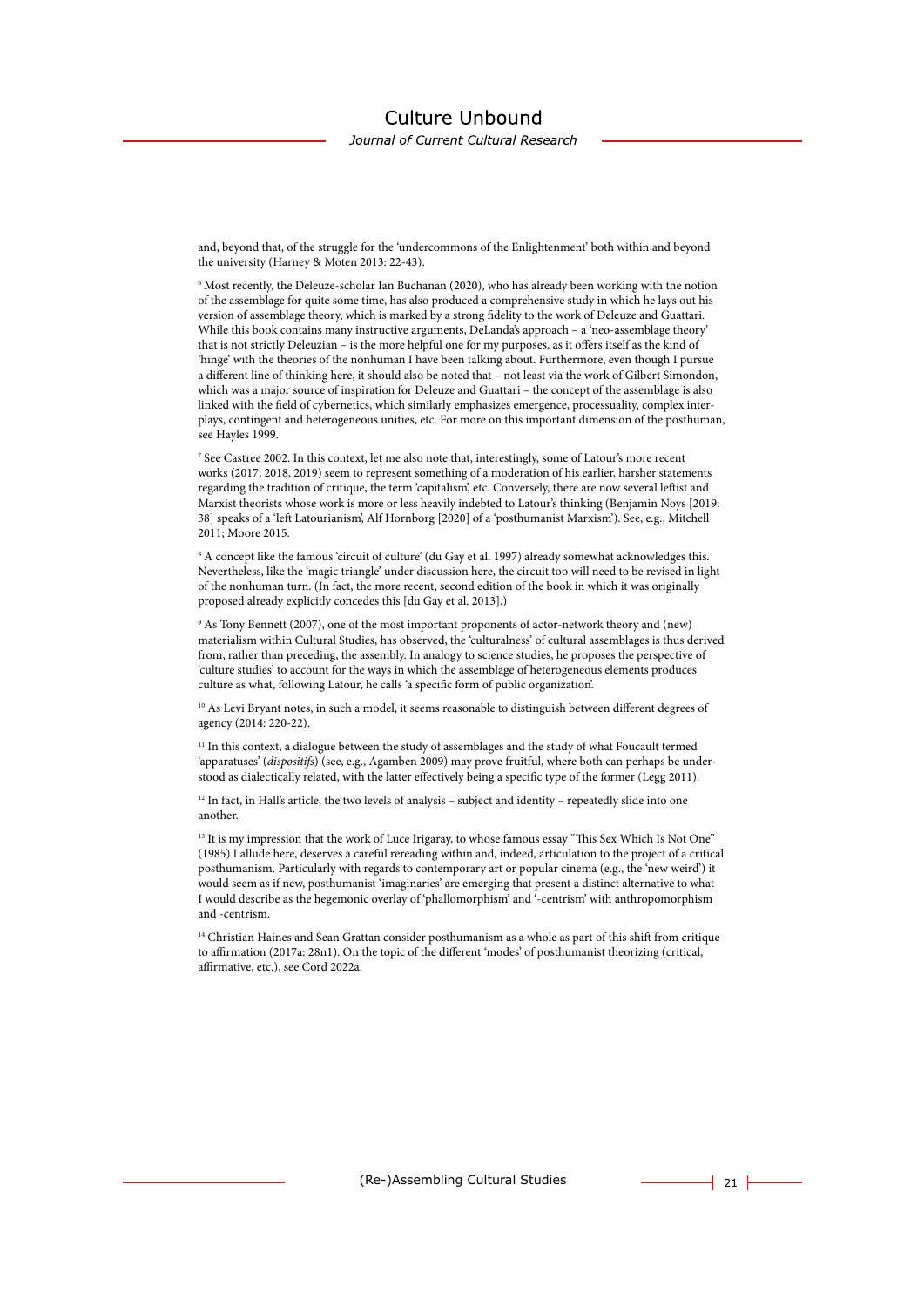# **References**

- Agamben, Giorgio (2009): "What Is an Apparatus?," *What Is an Apparatus? and Other Essays*, Stanford: Stanford University Press, 1-24.
- Alaimo, Stacy (2010): *Bodily Natures: Science, Environment, and the Material Self*, Bloomington: Indiana University Press.
- Aminoresi, Razvan & Jon Bialecki (2017): "Assemblages: (Pre)Political, Ethical and Ontological Perspectives," *SubStance* 46:1, 3-20.
- Barad, Karen (2007): *Meeting the Universe Halfway: Quantum Physics and the Entanglement of Matter and Meaning*, Durham: Duke University Press.
- Bennett, Jane (2010): *Vibrant Matter: A Political Ecology of Things*, Durham: Duke University Press.
- Bennett, Tony (2007): "Making Culture, Changing Society: The Perspective of 'Culture Studies'," *Cultural Studies* 21:4-5, 610-29.
- Bennett, Tony & Chris Healy (eds) (2011): *Assembling Culture*, Abingdon: Routledge.
- Bonneuil, Christophe & Jean-Baptiste Fressoz (2017): *The Shock of the Anthropocene: The Earth, History and Us*, London: Verso.
- Braidotti, Rosi (2019): *Posthuman Knowledge*, Cambridge: Polity Press.
- Bryant, Levi R. (2014): *Onto-Cartography: An Ontology of Machines and Media*, Edinburgh: Edinburgh University Press.
- Buchanan, Ian (2020): *Assemblage Theory and Method: An Introduction and Guide*, London: Bloomsbury.
- Butter, Michael (2020): *The Nature of Conspiracy Theories*, Cambridge: Polity Press.
- Cadava, Eduardo, Peter Connor & Jean-Luc Nancy (eds) (1991): *Who Comes After the Subject?*, New York: Routledge.
- Castree, Noel (2002): "False Antitheses? Marxism, Nature and Actor-Networks," *Antipode* 34:1, 111-46.
- Coole, Diana & Samantha Frost (2010): "Introducing the New Materialisms," Diana Coole & Samantha Frost (eds): *New Materialisms: Ontology, Agency, and Politics*, Durham: Duke University Press, 1-43.
- Cord, Florian (2018): "Dirty, Messy Business: Stuart Hall, Politics and the Political," *Coils of the Serpent: Journal for the Study of Contemporary Power* 3, 27-42, https://coilsoftheserpent.org/2018/12/dirty-messy-business/, (accessed 19/10/20).
- ––– (2022a): "Critique, Repair, Escalation: Three Modes of Posthumanist Theorizing," *Interconnections: Journal of Posthumanism*, forthcoming.
- ––– (2022b): "Posthumanist Cultural Studies: Taking the Nonhuman Seriously," *Open Cultural Studies* 6, 25-37, [https://www.degruyter.com/document/](https://www.degruyter.com/document/doi/10.1515/culture-2020-0138/html) [doi/10.1515/culture-2020-0138/html,](https://www.degruyter.com/document/doi/10.1515/culture-2020-0138/html) (accessed 13/04/22).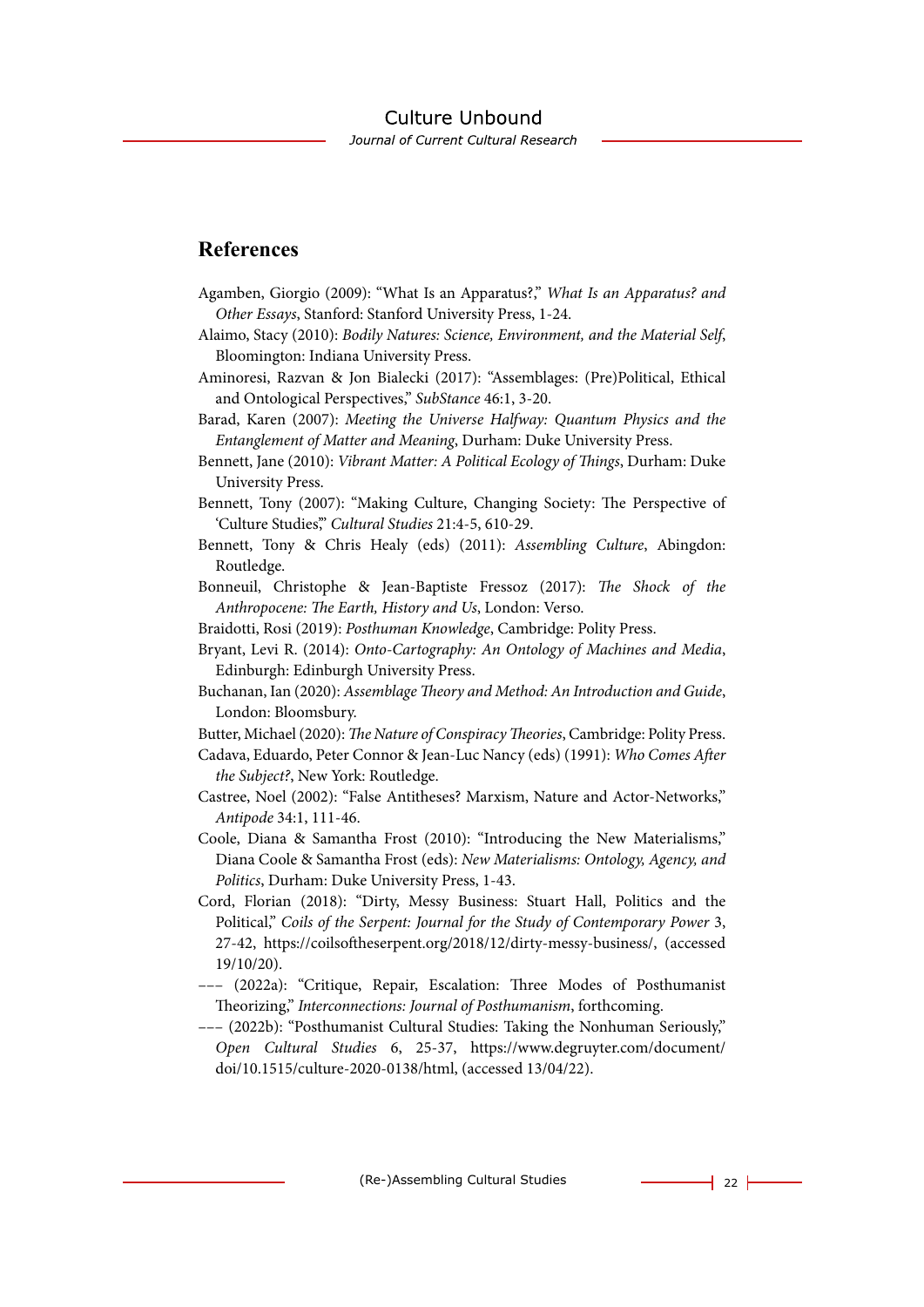Journal of Current Cultural Research

- Cord, Florian & Simon Schleusener (2020): "Navigating the Coils of the Serpent," *Coils of the Serpent: Journal for the Study of Contemporary Power* 5, 1-13, https:// coilsoftheserpent.org/2020/07/navigating-the-coils-of-the-serpent/, (accessed 19/10/20).
- DeLanda, Manuel (2006): *A New Philosophy of Society: Assemblage Theory and Social Complexity*, London: Bloomsbury.
- ––– (2016): *Assemblage Theory*, Edinburgh: Edinburgh University Press.
- Deleuze, Gilles (1992): "What Is a *Dispositif*?," Timothy J. Armstrong (ed.): *Michel Foucault, Philosopher*, New York: Routledge, 159-68.
- Deleuze, Gilles & Félix Guattari (1987): *A Thousand Plateaus: Capitalism and Schizophrenia*, Minneapolis: University of Minnesota Press.
- Du Gay, Paul et al. (1997): *Doing Cultural Studies: The Story of the Sony Walkman*, London: Sage.
- Du Gay, Paul et al. (2013): *Doing Cultural Studies: The Story of the Sony Walkman*, 2<sup>nd</sup> ed. London: Sage.
- Easterling, Keller (2016): *Extrastatecraft: The Power of Infrastructure Space*, London: Verso.
- Edwards, Jason (2010): "The Materialism of Historical Materialism," Diana Coole & Samantha Frost (eds): *New Materialisms: Ontology, Agency, and Politics*, Durham: Duke University Press, 281-98.
- Ellis, Erle C. (2018): *Anthropocene: A Very Short Introduction*, Oxford: Oxford University Press.
- Featherstone, David (2011): "On Assemblage and Articulation," *Area* 43:2, 139-42.
- Foucault, Michel (1982): "The Subject and Power," *Critical Inquiry* 8, 777-95.
- Fraser, Nancy (1995): "From Redistribution to Recognition? Dilemmas of Justice in a 'Post-Socialist' Age," *New Left Review* 212, 68-93.
- Geertz, Clifford (1973): *The Interpretation of Cultures*, New York: Basic Books.
- Goodman, David (2001): "Ontology Matters: The Relational Materiality of Nature and Agro-Food Studies," *Sociologia Ruralis* 41:2, 182-200.
- Graham, Elaine L. (2002): *Representations of the Post/Human: Monsters, Aliens and Others in Popular Culture*, New Brunswick: Rutgers University Press.
- Grossberg, Lawrence (2010): *Cultural Studies in the Future Tense*, Durham: Duke University Press.
- Haines, Christian P. & Sean Grattan (2017a): "Life after the Subject," *Cultural Critique* 96: 1-36.
- --- (eds) (2017b): *What Comes After the Subject?* Special issue of *Cultural Critique* 96.
- Hall, Gary & Clare Birchall (eds) (2006): *New Cultural Studies: Adventures in Theory*, Edinburgh: Edinburgh University Press.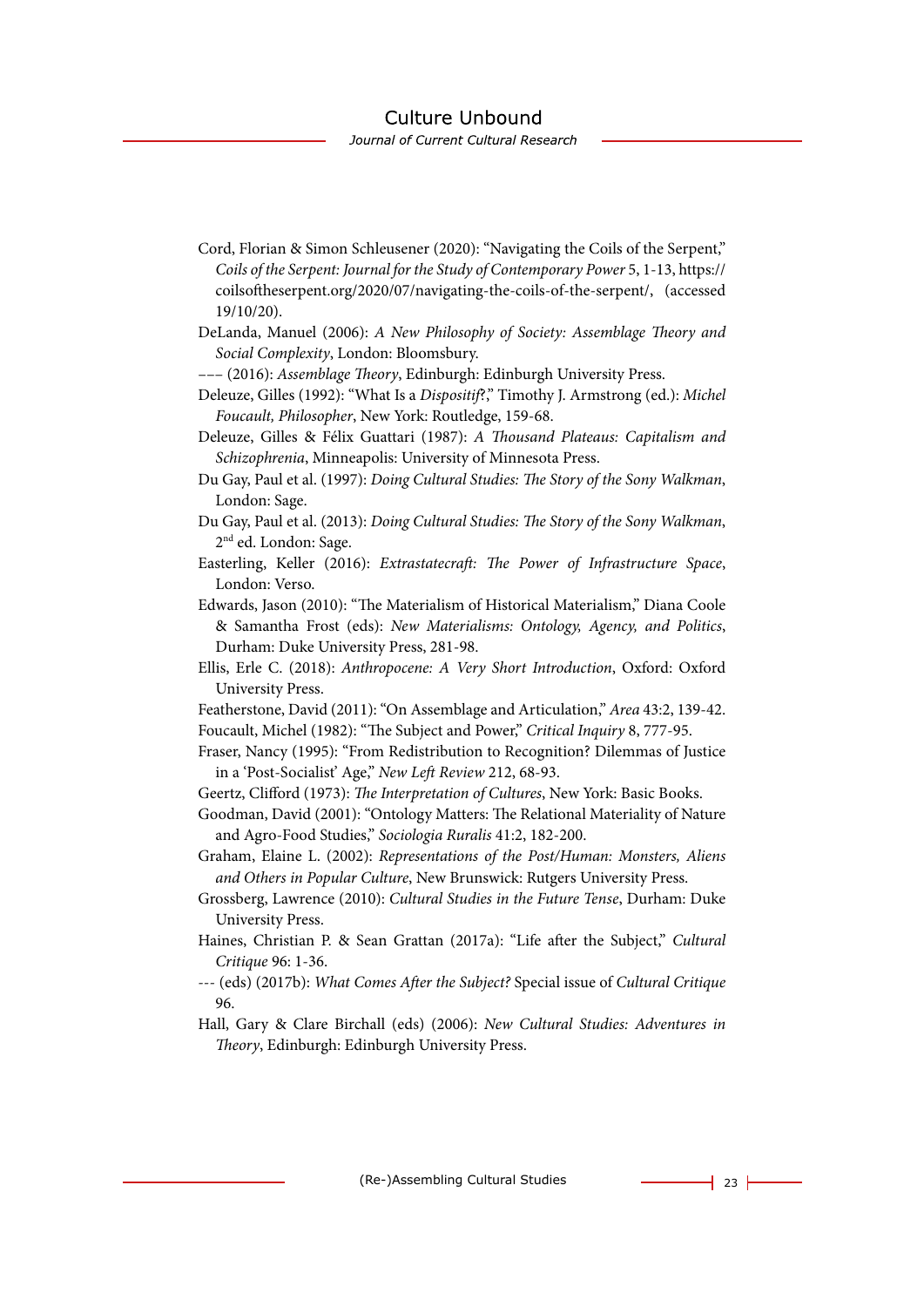- Hall, Stuart (1986): "Cultural Studies: Two Paradigms," Richard Collins et al. (eds): *Media, Culture and Society: A Critical Reader*, London: Sage, 33-48.
- ––– (1996a): "Cultural Studies and Its Theoretical Legacies," David Morley & Kuan-Hsing Chen (eds): *Stuart Hall: Critical Dialogues in Cultural Studies*, London: Routledge, 262-75.
- ––– (1996b): "Introduction: Who Needs 'Identity'?," Stuart Hall & Paul du Gay (eds): *Questions of Cultural Identity*, London: Sage, 1-17.
- Hall, Stuart & Martin Jacques (eds) (1989): *New Times: The Changing Face of Politics in the 1990s*, London: Lawrence & Wishart.
- Haraway, Donna (1988): "Situated Knowledges: The Science Question in Feminism and the Privilege of Partial Perspective," *Feminist Studies* 14:3, 575-99.
- ––– (2003): *The Companion Species Manifesto: Dogs, People, and Significant Otherness*, Chicago: Prickly Paradigm Press.
- ––– (2008): *When Species Meet*, Minneapolis: University of Minnesota Press.
- ––– (2016): *Staying with the Trouble: Making Kin in the Chthulucene*, Durham: Duke University Press.
- Harney, Stefano & Fred Moten (2013): *The Undercommons: Fugitive Planning & Black Study*, Wivenhoe: Minor Compositions.
- Hayles, N. Katherine (1999): *How We Became Posthuman: Virtual Bodies in Cybernetics, Literature, and Informatics*, Chicago: The University of Chicago Press.
- Herbrechter, Stefan & Ivan Callus (2008): "What Is a Posthumanist Reading?," *Angelaki* 13:1, 95-111.
- Horn, Eva & Hannes Bergthaller (2020): *The Anthropocene: Key Issues for the Humanities*, Abingdon: Routledge.
- Hornborg, Alf (2019): *Nature, Society, and Justice in the Anthropocene: Unraveling the Money-Energy-Technology Complex*, Cambridge: Cambridge University Press.

––– (2020): "Dialectical Confusion: On Jason Moore's Posthumanist Marxism," *Historical Materialism* blog: https://www.historicalmaterialism.org/blog/dialectical-confusion-jason-moores-posthumanist-marxism, (accessed 15/10/21).

- Irigaray, Luce (1985): "This Sex Which Is Not One," *This Sex Which Is Not One*, Ithaca: Cornell University Press, 23-33.
- Jameson, Fredric (1991): *Postmodernism, or, The Cultural Logic of Late Capitalism*, Durham: Duke University Press.
- Kristeva, Julia (1982): *Powers of Horror: An Essay on Abjection*, New York: Columbia University Press.
- Latour, Bruno (1990): "Technology Is Society Made Durable," *The Sociological Review* 38:1, 103-31.
- ––– (1993a): *The Pasteurization of France*, Cambridge: Harvard University Press.
- ––– (1993b): *We Have Never Been Modern*, Cambridge: Harvard University Press.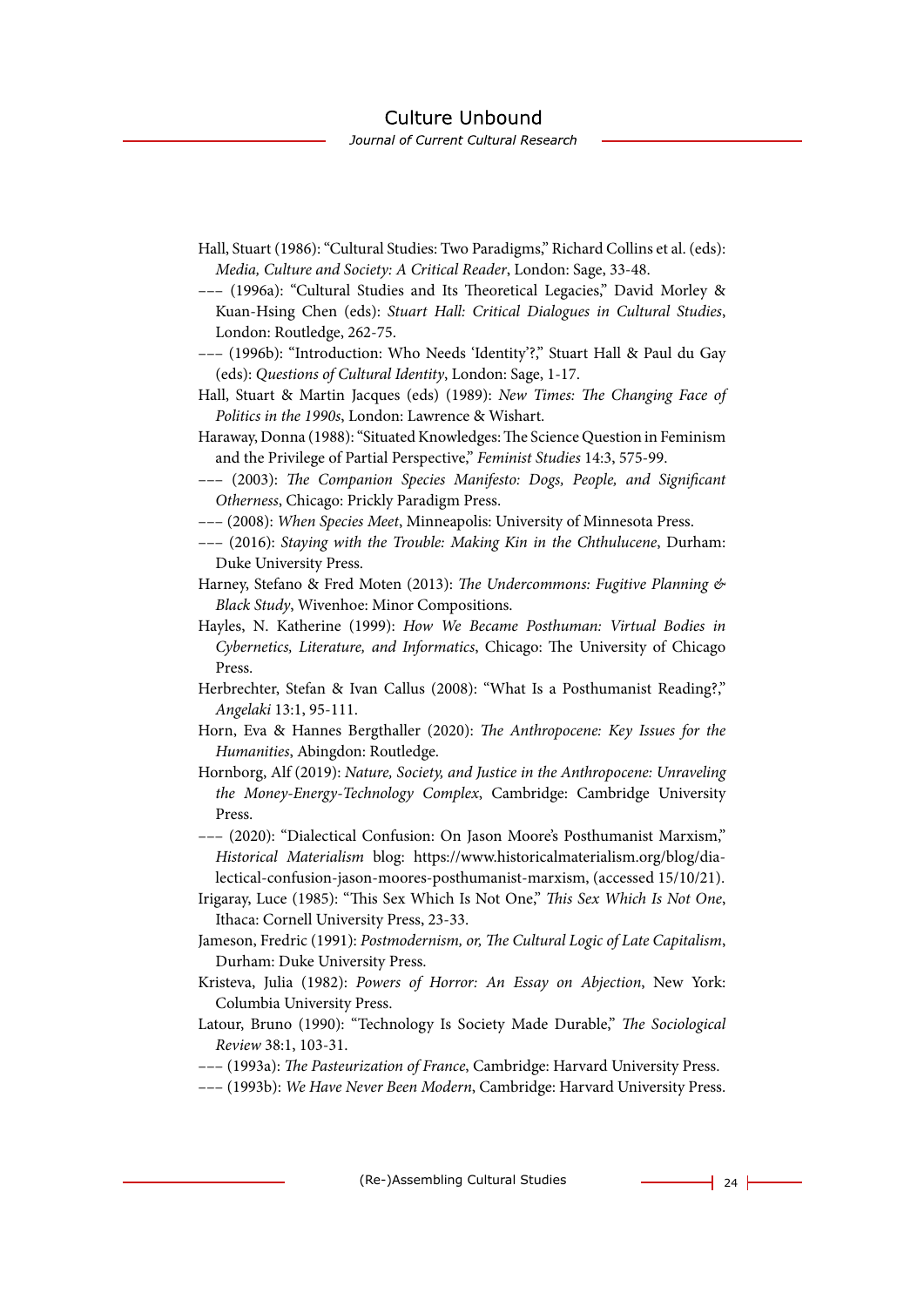Journal of Current Cultural Research

- ––– (1996): "On Actor-Network Theory: A Few Clarifications," *Soziale Welt* 47, 369-81.
- ––– (2004): "Why Has Critique Run out of Steam? From Matters of Fact to Matters of Concern," *Critical Inquiry* 30, 225-48.
- ––– (2005): *Reassembling the Social: An Introduction to Actor-Network-Theory*, Oxford: Oxford University Press.
- ––– (2010): "An Attempt at a 'Compositionist Manifesto'," *New Literary History* 41, 471-90.
- ––– (2017): *Facing Gaia: Eight Lectures on the New Climatic Regime*, Cambridge: Polity Press.
- ––– (2018): *Down to Earth: Politics in the New Climatic Regime*, Cambridge: Polity Press.
- ––– (2019): "Against Critique, For Critique," Isabelle Graw & Christoph Menke (eds): *The Value of Critique: Exploring the Interrelations of Value, Critique, and Artistic Labour*, Frankfurt am Main: Campus, 15-30.
- Law, John (2002): *Aircraft Stories: Decentering the Object in Technoscience*, Durham: Duke University Press.
- ––– (2004): *After Method: Mess in Social Science Research*, Abingdon: Routledge.
- Legg, Stephen (2011): "Assemblage/Apparatus: Using Deleuze and Foucault," *Area* 43:2, 128-33.
- Malm, Andreas (2020): *The Progress of this Storm: Nature and Society in a Warming World*, London: Verso.
- Marchart, Oliver (2008): *Cultural Studies*, Konstanz: UVK.
- Marcus, George E. & Erkan Saka (2006): "Assemblage," *Theory, Culture & Society* 23:2-3, 101-09.
- Massumi, Brian (2015): *Ontopower: War, Powers, and the State of Perception*, Durham: Duke University Press.
- McFarlane, Colin & Ben Anderson (2011): "Thinking with Assemblage," *Area* 43:2, 162-64.
- Mitchell, Timothy (2011): *Carbon Democracy: Political Power in the Age of Oil*, London: Verso.
- Mol, Annemarie & John Law (2002): "Complexities: An Introduction," John Law & Annemarie Mol (eds): *Complexities: Social Studies of Knowledge Practices*, Durham: Duke University Press, 1-22.
- Moore, Berrien et al. (2001): "2001 Amsterdam Declaration on Earth System Science," *International Geosphere-Biosphere Programme*: http://www. igbp.net/about/history/2001amsterdamdeclarationonearthsystemscience.4.1b8ae20512db692f2a680001312.html, (accessed 11/10/21).

Moore, Jason W. (2015): *Capitalism in the Web of Life: Ecology and the Accumulation of Capital*, London: Verso.